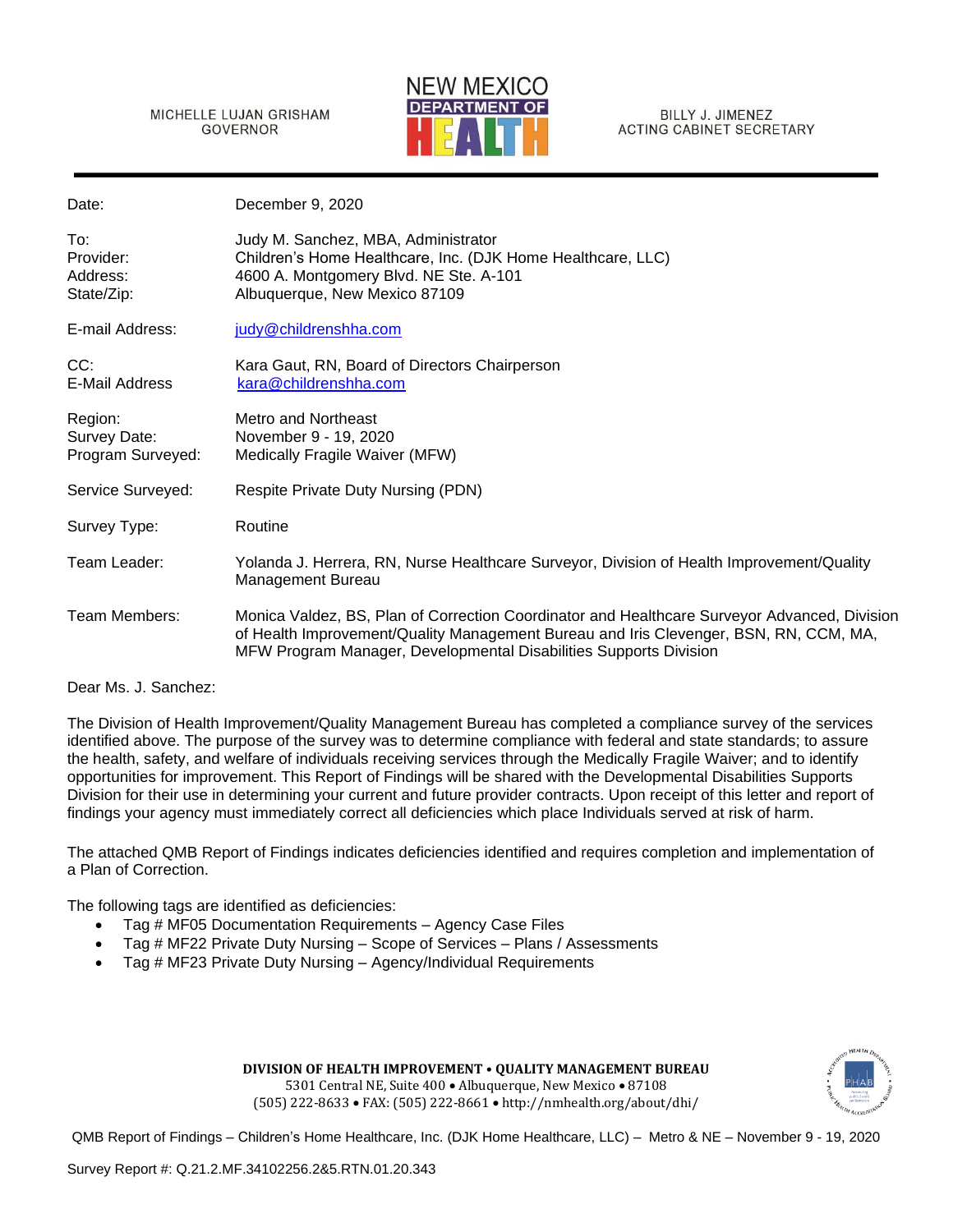## **Plan of Correction:**

The attached Report of Findings identifies the deficiencies found during your agency's on-site compliance review. You are required to complete and implement a Plan of Correction. Your agency has a total of 45 business days (10 business days to submit your POC for approval and 35 days to implement your *approved* Plan of Correction) from the receipt of this letter.

You were provided information during the exit meeting portion of your on-site survey. Please refer to this information (Attachment A) for specific instruction on completing your Plan of Correction. At a minimum, your Plan of Correction should address the following for each Tag cited:

### **Corrective Action for Current Citation**:

• How is the deficiency going to be corrected? (i.e. obtained documents, retrain staff, individuals and/or staff no longer in service, void/adjusts completed, etc.) This can be specific to each deficiency cited or if possible an overall correction, i.e. all documents will be requested and filed as appropriate.

### **On-going Quality Assurance/Quality Improvement Processes:**

- What is going to be done on an ongoing basis? (i.e. file reviews, etc.)
- How many individuals is this going to effect? (i.e. percentage of individuals reviewed, number of files reviewed, etc.)
- How often will this be completed? (i.e. weekly, monthly, quarterly, etc.)
- Who is responsible? (responsible position within your agency)
- What steps will be taken if issues are found? (i.e. retraining, requesting documents, filing RORA, etc.)
- How is this integrated in your agency's QIS, QI Committee reviews and annual report?

### **Submission of your Plan of Correction:**

Please submit your agency's Plan of Correction in the available space on the two right-hand columns of the Report of Findings. *(See attachment "A" for additional guidance in completing the Plan of Correction)*.

Within 10 business days of receipt of this letter your agency Plan of Correction must be submitted to the parties below:

- **1. Quality Management Bureau, Attention: Monica Valdez, Plan of Correction Coordinator 5301 Central Ave NE Suite 400, Albuquerque, New Mexico 87108**
- **2. Developmental Disabilities Supports Division, Attention: Medically Fragile Waiver Program Manager**

Upon notification from QMB that your *Plan of Correction has been approved*, you must implement all remedies and corrective actions to come into compliance. If your Plan of Correction is denied, you must resubmit a revised plan as soon as possible for approval, as your POC approval and all remedies must be completed within 45 business days of the receipt of this letter.

Failure to submit your POC within the allotted 10 business days or complete and implement your Plan of Correction within the total 45 business days allowed may result in the imposition of a \$200 per day Civil Monetary Penalty until it is received, completed and/or implemented.

### **Billing Deficiencies:**

If you have deficiencies noted in this report of findings under the *Service Domain: Medicaid Billing/Reimbursement*, you must complete a "Void/Adjust" claim or remit the identified overpayment via a check within 30 calendar days of the date of this letter to HSD/OIG/PIU, *though this is not the preferred method of payment*. If you choose to pay via check, please include a copy of this letter with the payment. Make the check payable to the New Mexico Human Services Department and mail to:

> Attention: *Lisa Medina-Lujan* HSD/OIG/Program Integrity Unit

QMB Report of Findings – Children's Home Healthcare, Inc. (DJK Home Healthcare, LLC) – Metro & NE – November 9 - 19, 2020

Survey Report #: Q.21.2.MF.34102256.2&5.RTN.01.20.343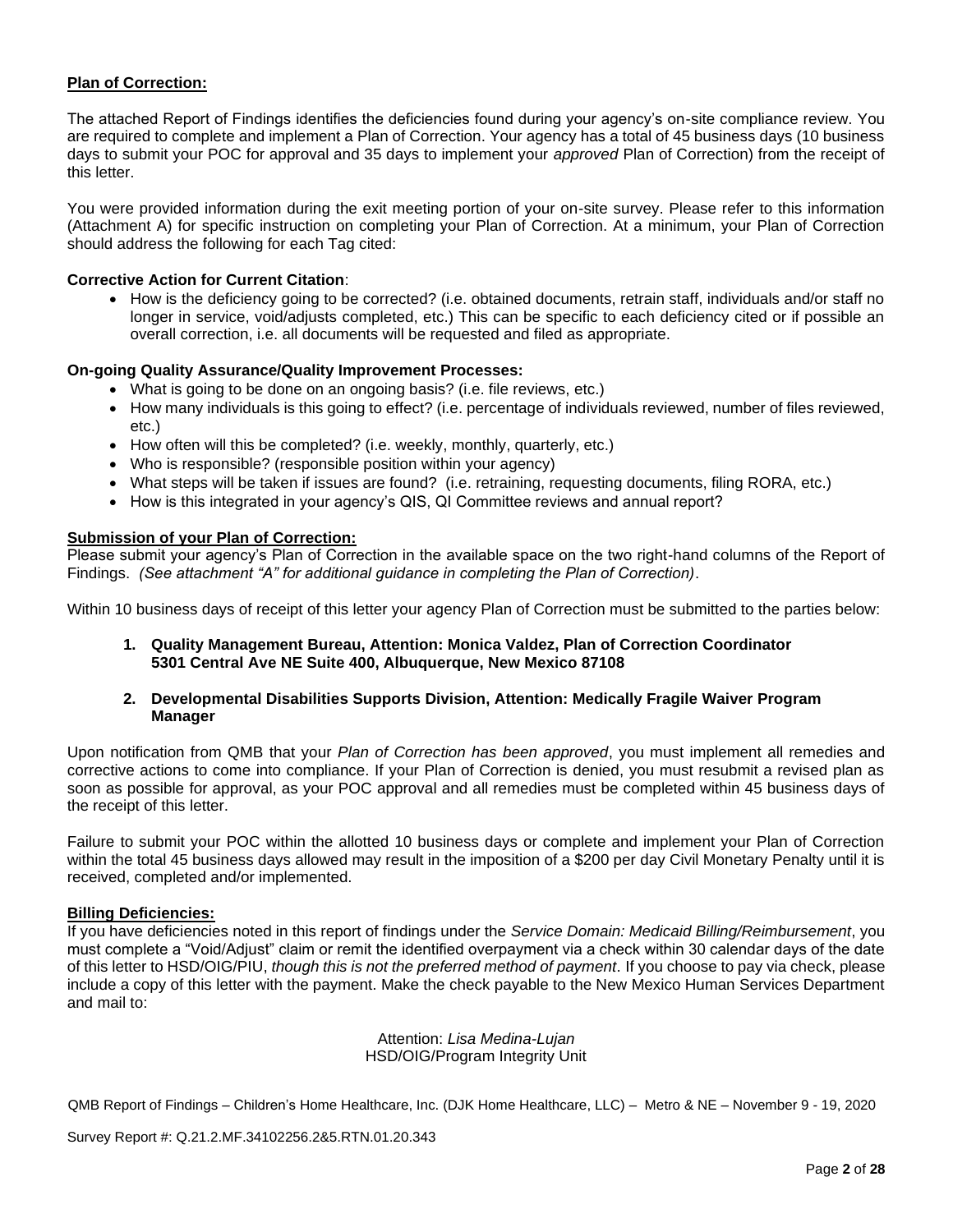#### 1474 Rodeo Road Santa Fe, New Mexico 87505

If you have questions and would like to speak with someone at HSD/OIG/PIU, please contact:

### *Lisa Medina-Lujan (*[Lisa.medina-lujan@state.nm.us](mailto:Lisa.medina-lujan@state.nm.us)*)*

Please be advised that there is a one-week lag period for applying payments received by check to Void/Adjust claims. During this lag period, your other claim payments may be applied to the amount you owe even though you have sent a refund, reducing your payment amount. For this reason, we recommend that you allow the system to recover the overpayment instead of sending in a check.

### **Request for Informal Reconsideration of Findings (IRF):**

If you disagree with a finding of deficient practice, you have 10 business days upon receipt of this notice to request an IRF. Submit your request for an IRF in writing to:

> ATTN: QMB Bureau Chief Request for Informal Reconsideration of Findings 5301 Central Ave NE Suite #400 Albuquerque, NM 87108 Attention: IRF request/QMB

See Attachment "C" for additional guidance in completing the request for Informal Reconsideration of Findings. The request for an IRF will not delay the implementation of your Plan of Correction which must be completed within 45 total business days (10 business days to submit your POC for approval and 35 days to implement your *approved* Plan of Correction). Providers may not appeal the nature or interpretation of the standard or regulation, the team composition or sampling methodology. If the IRF approves the modification or removal of a finding, you will be advised of any changes.

Please call the Plan of Correction Coordinator, Monica Valdez at 505-273-1930 if you have questions about the Report of Findings or Plan of Correction. Thank you for your cooperation and for the work you perform.

Sincerely,

Yolanda J. Herrera, RN

Yolanda J. Herrera, RN Nurse Healthcare Surveyor / Team Lead Division of Health Improvement Quality Management Bureau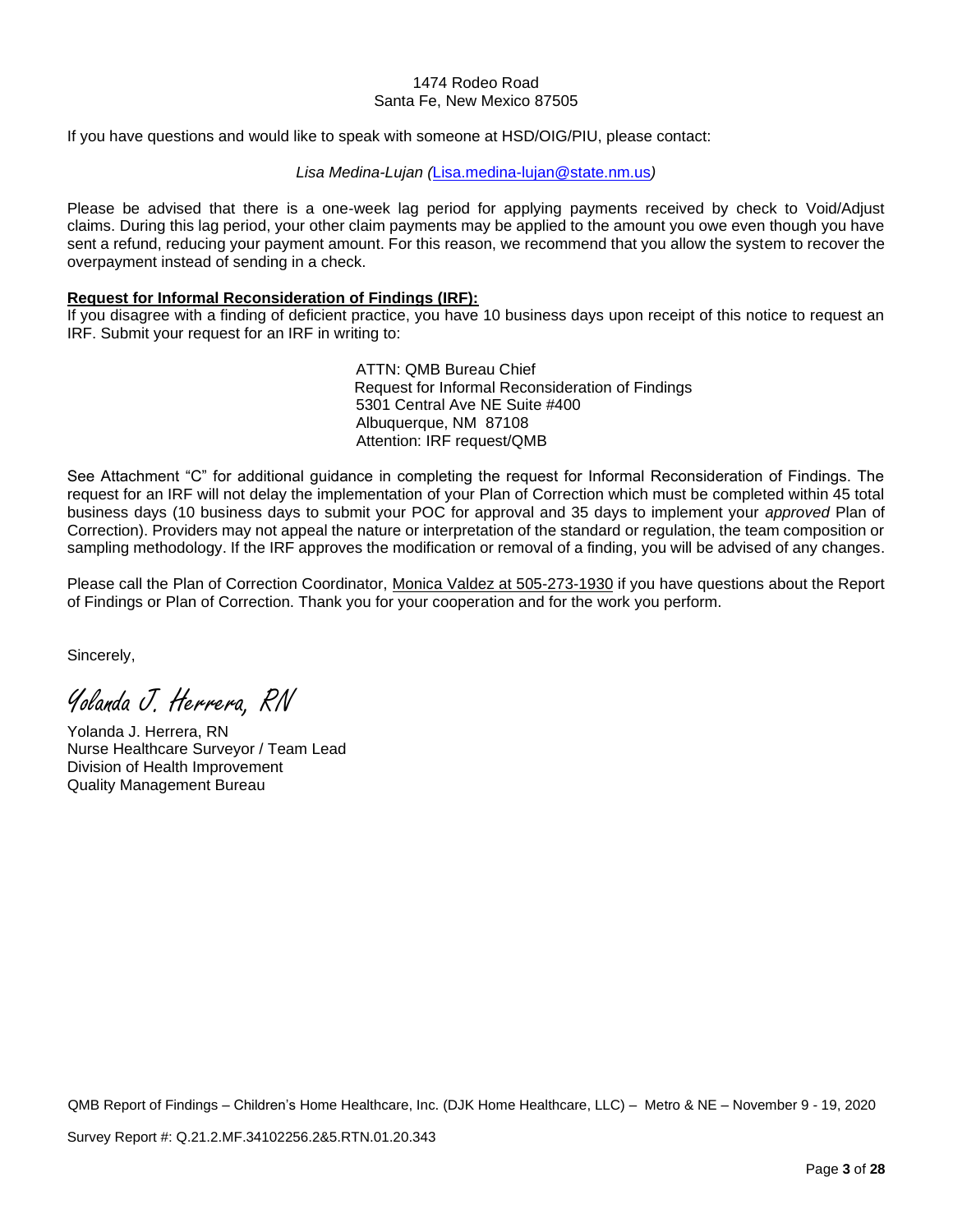| <b>Survey Process Employed:</b>                |                                                                                                                                                                            |
|------------------------------------------------|----------------------------------------------------------------------------------------------------------------------------------------------------------------------------|
| <b>Administrative Review Start Date:</b>       | November 9, 2020                                                                                                                                                           |
| Contact:                                       | Children's Home Healthcare, Inc. (DJK Home Healthcare, LLC)<br>Judy M. Sanchez, MBA, Administrator                                                                         |
|                                                | <b>DOH/DHI/QMB</b><br>Yolanda J. Herrera, RN, Nurse Healthcare Surveyor / Team Lead                                                                                        |
| <b>Entrance Date:</b>                          | November 9, 2020                                                                                                                                                           |
| Present:                                       | Children's Home Healthcare, Inc. (DJK Home Healthcare, LLC)<br>Judy M. Sanchez, MBA, Administrator<br>Jenny Gallant, RN, Clinical Supervisor                               |
|                                                | DOH/DHI/QMB<br>Yolanda J. Herrera, RN, Nurse Healthcare Surveyor / Team Lead<br>Monica Valdez, BS, Plan of Correction Coordinator, Healthcare Surveyor<br>Advanced         |
| Exit Date:                                     | November 19, 2020                                                                                                                                                          |
| Present:                                       | Children's Home Healthcare, Inc. (DJK Home Healthcare, LLC)<br>Judy M. Sanchez, MBA, Administrator<br>Jenny Gallant, RN, Clinical Supervisor                               |
|                                                | <b>DOH/DHI/QMB</b><br>Yolanda J. Herrera, RN, Nurse Healthcare Surveyor / Team Lead<br>Monica Valdez, BS, Plan of Correction Coordinator / Healthcare<br>Surveyor Advanced |
|                                                | <b>DDSD - Clinical Services Bureau</b><br>Iris Clevenger, RN, BSN, MA, CCM, MFW Program Manager                                                                            |
| <b>Administrative Locations Visited</b>        | Number: 0 (Note: No administrative locations visited due to COVID-19<br>Pandemic Public Health Emergency)                                                                  |
| <b>Total Sample Size:</b>                      | 3<br>3 - Respite Private Duty Nursing (PDN)                                                                                                                                |
| <b>Total Homes Visited:</b>                    | 0 (Note: No home visits conducted due to COVID-19 Pandemic Public<br><b>Health Emergency)</b>                                                                              |
| Persons Served Records Reviewed:               | 3                                                                                                                                                                          |
| Recipient/Family Members Interviewed:          | 3 (Note: Interviews conducted by video / phone due to COVID-19 Public<br><b>Health Emergency)</b>                                                                          |
| Private Duty Nursing (PDN) Records Reviewed: 4 |                                                                                                                                                                            |
| Private Duty Nursing (PDN) Interviewed:        | 3 (Note: Interviews conducted by video / phone due to COVID-19 Public<br><b>Health Emergency)</b>                                                                          |
| RN Supervisor Record Reviewed:                 | 1                                                                                                                                                                          |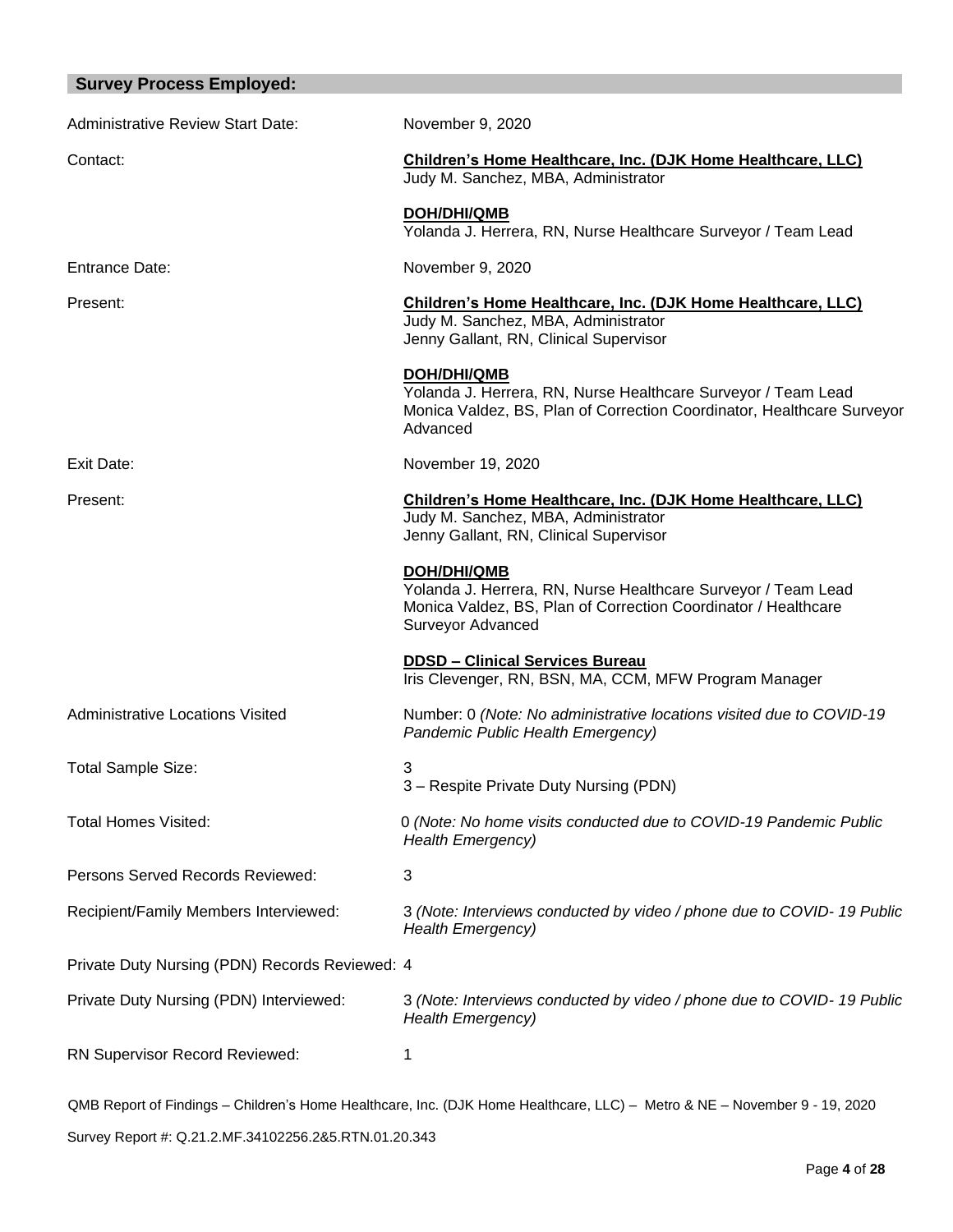Administrative Personnel Interviewed: 2 *(1 Administrative Personnel interviewed also provides services as the RN Supervisor)*

Administrative Processes and Records Reviewed:

- Medicaid Billing/Reimbursement Records for all Services Provided
- Accreditation Records
- Agency Case Files
- Internal Incident Management System Process and Reports
- Personnel Files including nursing and subcontracted staff
- Staff Training Records, including staff training hours, competency and interviews with staff
- Caregiver Criminal History Screening Records
- Consolidated Online Registry/Employee Abuse Registry
- Cardiopulmonary Resuscitation (CPR) and First Aid for HHAs
- Licensure/Certification for Nursing
- Agency Policies and Procedures Manual
- Quality Assurance / Quality Improvement Plan

CC: Distribution List: DOH - Division of Health Improvement

DOH - Developmental Disabilities Supports Division

DOH - Office of Internal Audit

HSD - Medical Assistance Division

NM Attorney General's Office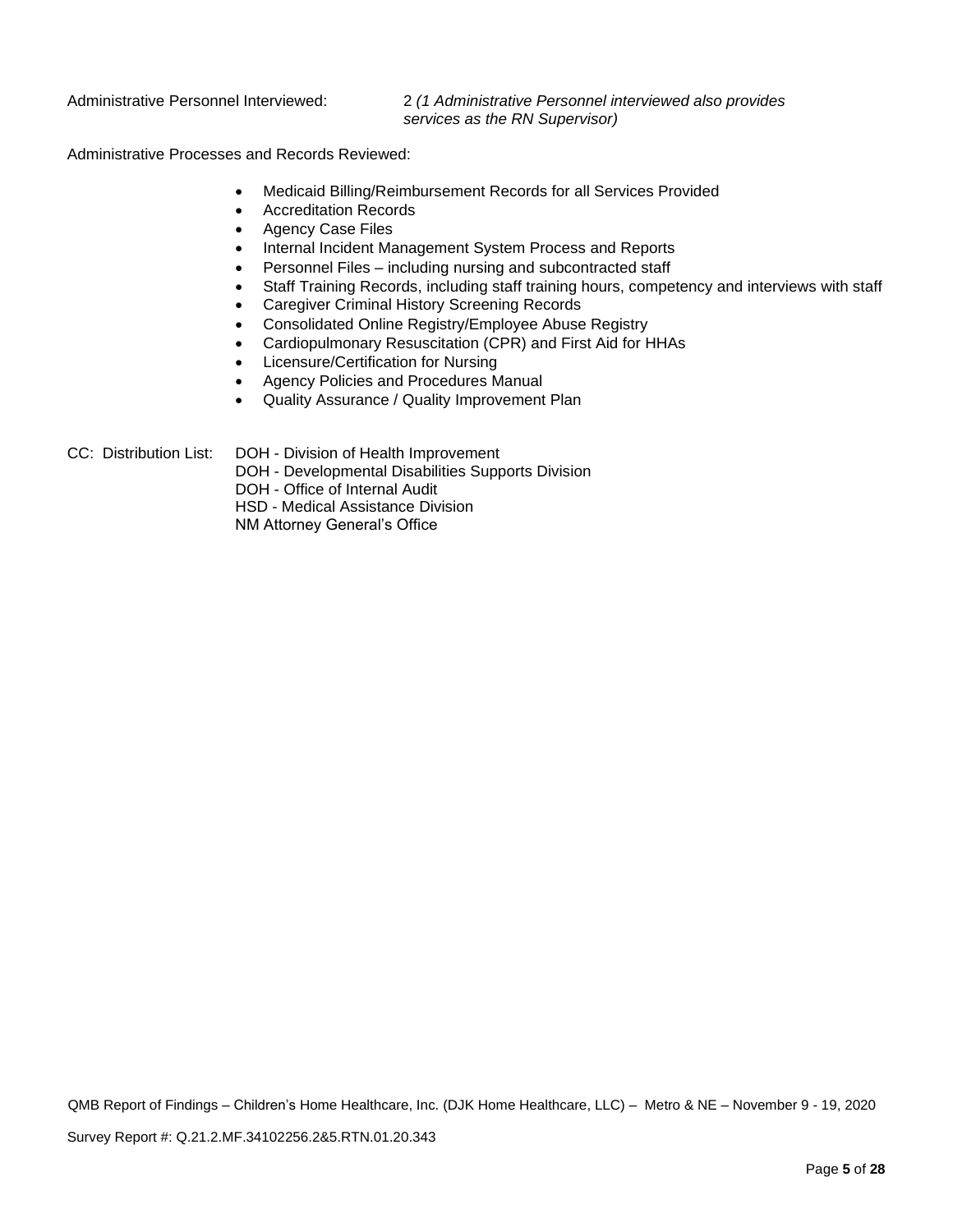### **Attachment A**

### **Provider Instructions for Completing the QMB Plan of Correction (POC) Process**

### *Introduction:*

After a QMB Compliance Survey, your QMB Report of Findings will be sent to you via e-mail.

Each provider must develop and implement a Plan of Correction (POC) that identifies specific quality assurance and quality improvement activities the agency will implement to correct deficiencies and prevent continued deficiencies and non-compliance.

Agencies must submit their Plan of Correction within ten (10) business days from the date you receive the QMB Report of Findings. (Providers who do not submit a POC within 10 business days may be referred to the DDSD Regional Office for purposes of contract management or the Internal Review Committee [IRC] for possible actions or sanctions).

Agencies must fully implement their approved Plan of Correction within 45 business days (10 business days to submit your POC for approval and 35 days to implement your approved Plan of Correction) from the date they receive the QMB Report of Findings. Providers who fail to complete a POC within the 45-business days allowed will be referred to the IRC for possible actions or sanctions.

If you have questions about the Plan of Correction process, call the Plan of Correction Coordinator at 505-273-1930 or email at [MonicaE.Valdez@state.nm.us.](mailto:MonicaE.Valdez@state.nm.us) Requests for technical assistance must be requested through your Regional DDSD Office.

The POC process cannot resolve disputes regarding findings. If you wish to dispute a finding on the official Report of Findings, you must file an Informal Reconsideration of Findings (IRF) request within ten (10) business days of receiving your report. Please note that you must still submit a POC for findings that are in question (see Attachment C).

#### *Instructions for Completing Agency POC:*

#### *Required Content*

Your Plan of Correction should provide a step-by-step description of the methods to correct each deficient practice cited to prevent recurrence and information that ensures the regulation cited comes into and remains in compliance. The remedies noted in your POC are expected to be added to your Agency's required, annual Quality Assurance (QA) Plan.

If a deficiency has already been corrected since the on-site survey, the plan should state how it was corrected, the completion date (date the correction was accomplished), and how possible recurrence of the deficiency will be prevented.

*The following details should be considered when developing your Plan of Correction:*

#### *The Plan of Correction must address each deficiency cited in the Report of Findings unless otherwise noted with a "No Plan of Correction Required statement." The Plan of Correction must address the five (5) areas listed below:*

- 1. How the specific and realistic corrective action will be accomplished for individuals found to have been affected by the deficient practice.
- 2. How the agency will identify other individuals who have the potential to be affected by the same deficient practice, and how the agency will act to protect those individuals in similar situations.
- 3. What Quality Assurance measures will be put into place and what systemic changes made to ensure the deficient practice will not recur.
- 4. Indicate how the agency plans to monitor its performance to make certain solutions are sustained. The agency must develop a QA plan for ensuring correction is achieved and sustained. This QA plan must be implemented, and the corrective action is evaluated for its effectiveness. The plan of correction is integrated into the agency quality assurance system; and
- 5. Include dates when corrective actions will be completed. The corrective action completion dates must be acceptable to the State.

QMB Report of Findings – Children's Home Healthcare, Inc. (DJK Home Healthcare, LLC) – Metro & NE – November 9 - 19, 2020

Survey Report #: Q.21.2.MF.34102256.2&5.RTN.01.20.343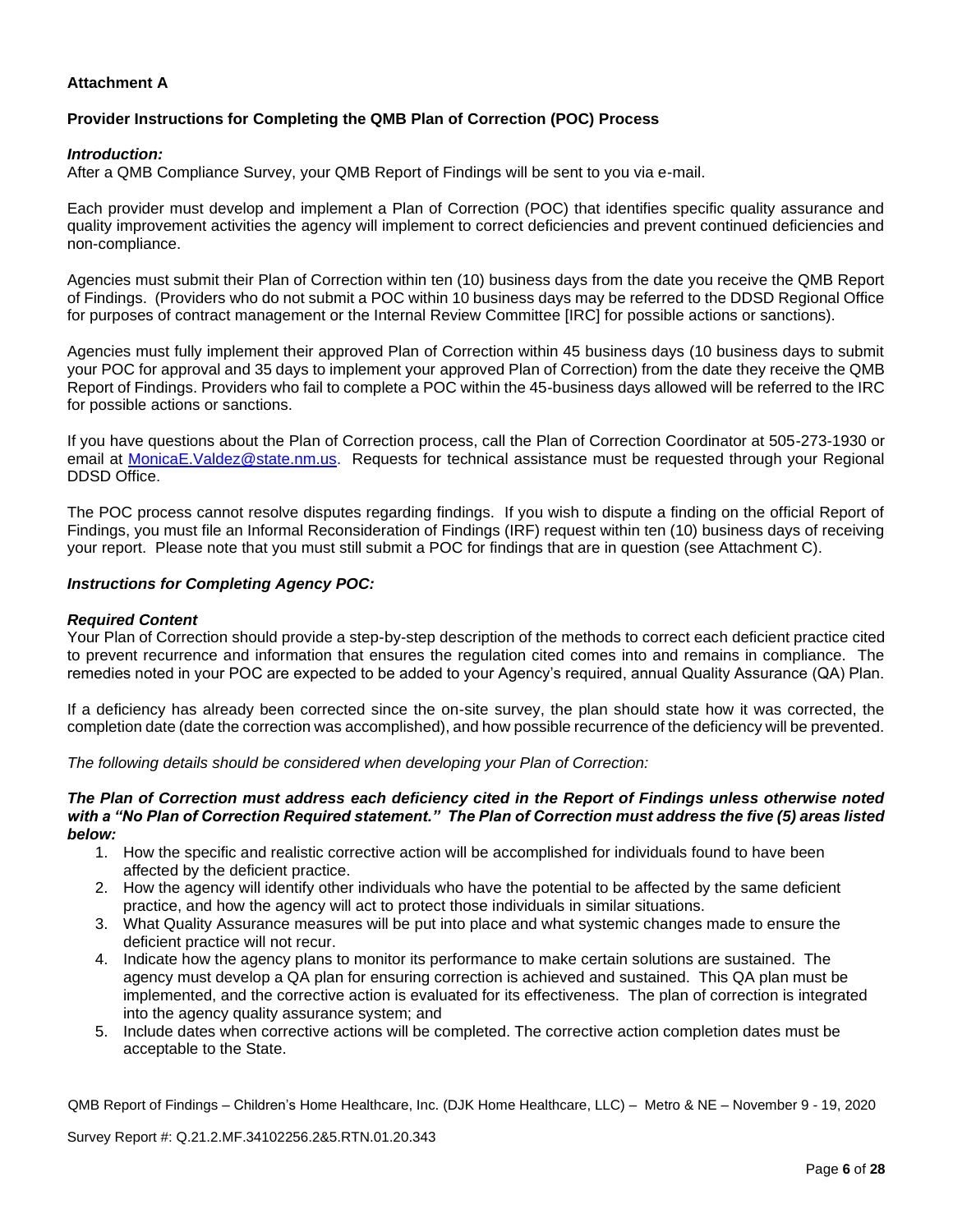*The following details should be considered when developing your Plan of Correction:*

- Details about how and when Individual Served, agency personnel and administrative and service delivery site files are audited by agency personnel to ensure they contain required documents;
- Information about how medication administration records are reviewed to verify they contain all required information before they are distributed to service sites, as they are being used, and after they are completed;
- Your processes for ensuring that all required agency personnel are trained on required DDSD required trainings;
- How accuracy in billing/reimbursement documentation is assured;
- How health, safety is assured;
- For Case Management providers, how Individual Service Plans are reviewed to verify they meet requirements, how the timeliness of level of care (LOC) packet submissions and consumer visits are tracked;
- Your process for gathering, analyzing and responding to quality data indicators; and,
- Details about Quality Targets in various areas, current status, analyses about why targets were not met, and remedies implemented.

*Note:* **Instruction or in-service of staff alone may not be a sufficient plan of correction.** This is a good first step toward correction, but additional steps must be taken to ensure the deficiency is corrected and will not recur.

### *Completion Dates*

- The plan of correction must include a **completion date** (entered in the far right-hand column) for each finding. Be sure the date is **realistic** in the amount of time your Agency will need to correct the deficiency; not to exceed 45 total business days.
- Direct care issues should be corrected immediately and monitored appropriately.
- Some deficiencies may require a staged plan to accomplish total correction.
- Deficiencies requiring replacement of equipment, etc., may require more time to accomplish correction but should show reasonable time frames.

### *Initial Submission of the Plan of Correction Requirements*

- 1. The Plan of Correction must be completed on the official QMB Survey Report of Findings/Plan of Correction Form and received by QMB within ten (10) business days from the date you received the report of findings.
- 2. For questions about the POC process, call the POC Coordinator, Monica Valdez at 505-273-1930 or email at [MonicaE.Valdez@state.nm.us](mailto:MonicaE.Valdez@state.nm.us) for assistance.
- 3. For Technical Assistance (TA) in developing or implementing your POC, contact your Regional DDSD Office.
- 4. Submit your POC to Monica Valdez, POC Coordinator in any of the following ways:
	- a. Electronically at [MonicaE.Valdez@state.nm.us](mailto:MonicaE.Valdez@state.nm.us) *(preferred method)*
	- b. Fax to 505-222-8661, or
	- c. Mail to POC Coordinator, 5301 Central Ave NE Suite 400, Albuquerque, New Mexico 87108
- 5. *Do not submit supporting documentation* (evidence of compliance) to QMB *until after* your POC has been approved by the QMB.
- 6. QMB will notify you when your POC has been "approved" or "denied."
	- a. During this time, whether your POC is "approved," or "denied," you will have a maximum of 45-business days from the date of receipt of your Report of Findings to correct all survey deficiencies.
	- b. If your POC is denied, it must be revised and resubmitted as soon as possible, as the 45-business day limit is in effect.
	- c. If your POC is denied a second time your agency may be referred to the Internal Review Committee.
	- d. You will receive written confirmation when your POC has been approved by QMB and a final deadline for completion of your POC.
	- e. Please note that all POC correspondence will be sent electronically unless otherwise requested.
- 7. Failure to submit your POC within 10 business days without prior approval of an extension by QMB will result in a referral to the Internal Review Committee and the possible implementation of monetary penalties and/or sanctions.

### *POC Document Submission Requirements*

Once your POC has been approved by the QMB Plan of Correction Coordinator you must submit copies of documents as evidence that all deficiencies have been corrected, as follows.

QMB Report of Findings – Children's Home Healthcare, Inc. (DJK Home Healthcare, LLC) – Metro & NE – November 9 - 19, 2020

Survey Report #: Q.21.2.MF.34102256.2&5.RTN.01.20.343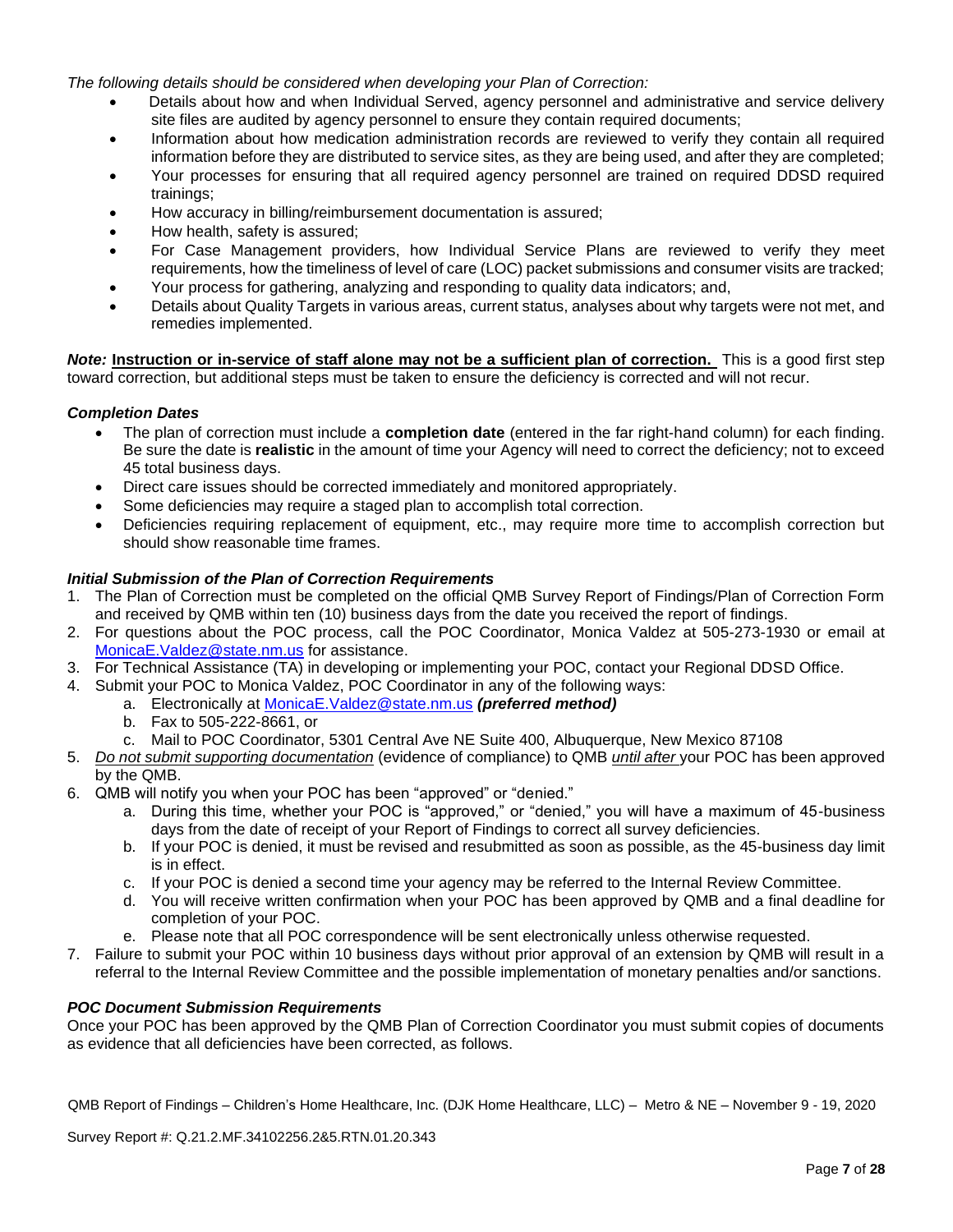- 1. Your internal documents are due within a *maximum* of 45-business days of receipt of your Report of Findings.
- 2. It is preferred that you submit your documents via USPS or other carrier (scanned and saved to CD/DVD disc, flash drive, etc.). If documents containing HIPAA Protected Health Information (PHI) documents must be submitted through S-Comm (Therap), Fax or Postal System, do not send PHI directly to NMDOH email accounts. If the documents do not contain protected Health information (PHI) then you may submit your documents electronically scanned and attached to e-mails.
- 3. All submitted documents *must be annotated*; please be sure the tag numbers and Identification numbers are indicated on each document submitted. Documents which are not annotated with the Tag number and Identification number may not be accepted.
- 4. Do not submit original documents; Please provide copies or scanned electronic files for evidence. Originals must be maintained in the agency file(s) per DDSD Standards.
- 5. In lieu of some documents, you may submit copies of file or home audit forms that clearly indicate cited deficiencies have been corrected, other attestations of correction must be approved by the Plan of Correction Coordinator prior to their submission.
- 6. When billing deficiencies are cited, you must provide documentation to justify billing and/or void and adjust forms submitted to Xerox State Healthcare, LLC for the deficiencies cited in the Report of Findings.

**Revisions, Modifications or Extensions to your Plan of Correction (post QMB approval) must be made in writing and submitted to the Plan of Correction Coordinator, prior to the completion date and are approved on a case-by-case basis. No changes may be made to your POC or the timeframes for implementation without written approval of the POC Coordinator.**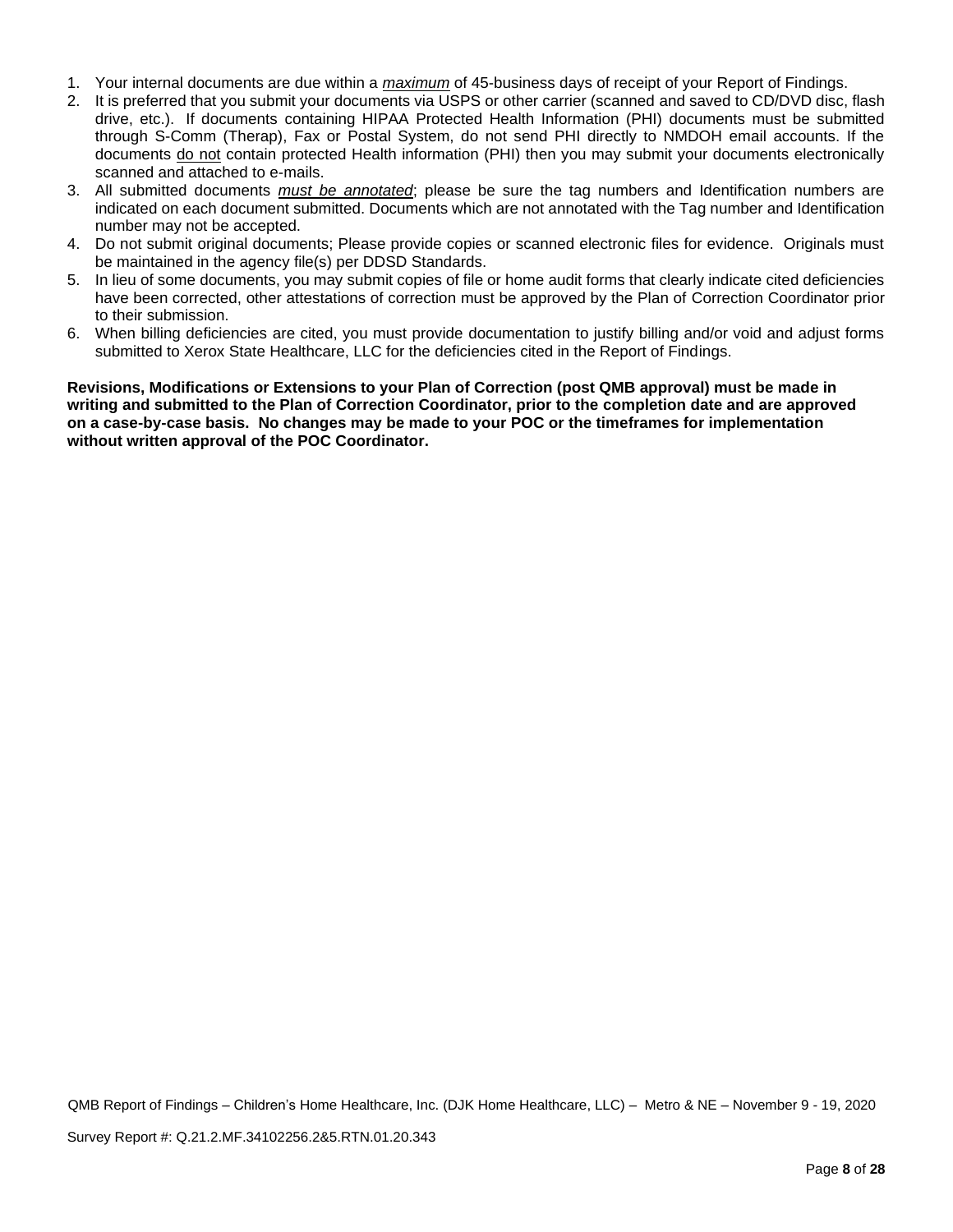### **Attachment C**

### **Guidelines for the Provider Informal Reconsideration of Finding (IRF) Process**

### **Introduction:**

Throughout the QMB Survey process, surveyors are openly communicating with providers. Open communication means surveyors have clarified issues and/or requested missing information before completing the review through the use of the signed/dated "Document Request," or "Administrative Needs," etc. forms. Regardless, there may still be instances where the provider disagrees with a specific finding. Providers may use the following process to informally dispute a finding.

### **Instructions:**

- 1. The Informal Reconsideration of the Finding (IRF) request must be received in writing to the QMB Bureau Chief **within 10 business days** of receipt of the final Report of Findings **(***Note: No extensions are granted for the IRF)***.**
- 2. The written request for an IRF *must* be completed on the QMB Request for Informal Reconsideration of Finding form available on the QMB website: <https://nmhealth.org/about/dhi/cbp/irf/>
- 3. The written request for an IRF must specify in detail the request for reconsideration and why the finding is inaccurate.
- 4. The IRF request must include all supporting documentation or evidence.
- 5. If you have questions about the IRF process, email the IRF Chairperson, Valerie V. Valdez at [valerie.valdez@state.nm.us](mailto:valerie.valdez@state.nm.us) for assistance.

### **The following limitations apply to the IRF process:**

- The written request for an IRF and all supporting evidence must be received within 10 business days.
- Findings based on evidence requested during the survey and not provided may not be subject to reconsideration.
- The supporting documentation must be new evidence not previously reviewed or requested by the survey team.
- Providers must continue to complete their Plan of Correction during the IRF process
- Providers may not request an IRF to challenge the sampling methodology.
- Providers may not request an IRF based on disagreement with the nature of the standard or regulation.
- Providers may not request an IRF to challenge the team composition.
- Providers may not request an IRF to challenge the DHI/QMB determination of compliance or the length of their DDSD provider contract.

A Provider forfeits the right to an IRF if the request is not received within 10 business days of receiving the report and/or does not include all supporting documentation or evidence to show compliance with the standards and regulations.

The IRF Committee will review the request; the Provider will be notified in writing of the ruling; no face-to-face meeting will be conducted.

When a Provider requests that a finding be reconsidered, it does not stop or delay the Plan of Correction process. **Providers must continue to complete the Plan of Correction, including the finding in dispute regardless of the IRF status.** If a finding is removed or modified, it will be noted and removed or modified from the Report of Findings. It should be noted that in some cases a Plan of Correction may be completed prior to the IRF process being completed. The provider will be notified in writing on the decisions of the IRF committee.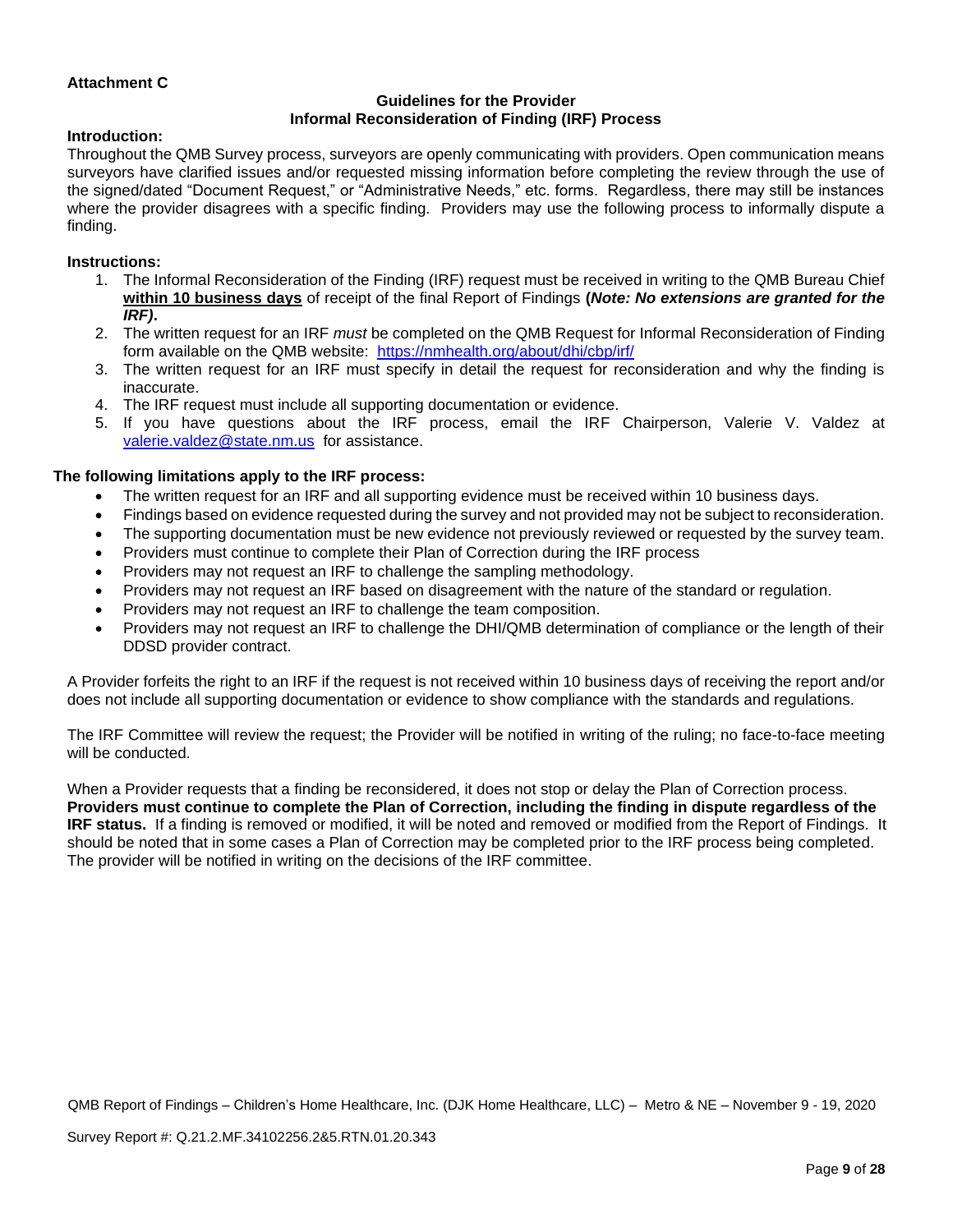# **Agency/Region(s): Children's Home Healthcare, Inc. (DJK Home Healthcare, LLC) / Metro and Northeast**

Program: Medically Fragile Waiver<br>Service(s): Respite Private Duty Nurs Respite Private Duty Nursing (PDN) Survey Type: Routine<br>
Survey Dates: Novemb **Survey Dates: November 9 - 19, 2020**

| <b>Standard of Care</b>                                                                                                                                                                                                                                                                                                                                                                                                                                                                                                                                                                                                                                                                       | <b>Deficiencies</b>                                                                                                                                                                                                                                                                                                                                                                                                                                                                                                                         | Agency Plan of Correction, On-going QA/QI<br>and Responsible Party                                                                                                                                                                                                                                                                                                                                                                                                                                                                                                                                                       | <b>Completion</b><br><b>Date</b> |
|-----------------------------------------------------------------------------------------------------------------------------------------------------------------------------------------------------------------------------------------------------------------------------------------------------------------------------------------------------------------------------------------------------------------------------------------------------------------------------------------------------------------------------------------------------------------------------------------------------------------------------------------------------------------------------------------------|---------------------------------------------------------------------------------------------------------------------------------------------------------------------------------------------------------------------------------------------------------------------------------------------------------------------------------------------------------------------------------------------------------------------------------------------------------------------------------------------------------------------------------------------|--------------------------------------------------------------------------------------------------------------------------------------------------------------------------------------------------------------------------------------------------------------------------------------------------------------------------------------------------------------------------------------------------------------------------------------------------------------------------------------------------------------------------------------------------------------------------------------------------------------------------|----------------------------------|
| <b>Agency Record Requirements:</b>                                                                                                                                                                                                                                                                                                                                                                                                                                                                                                                                                                                                                                                            |                                                                                                                                                                                                                                                                                                                                                                                                                                                                                                                                             |                                                                                                                                                                                                                                                                                                                                                                                                                                                                                                                                                                                                                          |                                  |
| <b>TAG # MF05 Documentation Requirements</b><br>- Agency Case Files                                                                                                                                                                                                                                                                                                                                                                                                                                                                                                                                                                                                                           |                                                                                                                                                                                                                                                                                                                                                                                                                                                                                                                                             |                                                                                                                                                                                                                                                                                                                                                                                                                                                                                                                                                                                                                          |                                  |
| <b>New Mexico Department of Health</b><br><b>Developmental Disabilities Supports</b><br><b>Division Medically Fragile Wavier (MFW)</b><br>Effective July 1, 2019<br><b>GENERAL PROVIDER REQUIREMENTS</b><br><b>V. PROVIDER AGENCY CASE FILE FOR</b><br>THE WAIVER PARTICIPANT<br>All provider agencies are required to maintain<br>at the administrative office a confidential case<br>file for each person that includes all the<br>following elements:<br>a. Emergency contact information for the<br>following individuals/entities that includes<br>addresses and telephone numbers for each:<br>i. Consumer<br>ii. Primary caregiver<br>iii. Family/relatives, guardians or conservators | Based on record review, the Agency did not<br>maintain a complete and confidential case file<br>at the administrative office for 3 of 3<br>individuals.<br>Review of the Agency individual case files<br>revealed the following items were not<br>found, incomplete, and/or not current for<br>the following:<br><b>Emergency Contact Information:</b><br>• Did not contain any Significant Friends<br>Information $(#1, 2, 3)$<br>• Did not contain complete Physician<br>Information $(\#1, 2, 3)$<br>• Did not contain complete Pharmacy | Provider:<br><b>State your Plan of Correction for the</b><br>deficiencies cited in this tag here (How is the<br>deficiency going to be corrected? This can be<br>specific to each deficiency cited or if possible an<br>overall correction?): $\rightarrow$<br><b>Provider:</b><br><b>Enter your ongoing Quality</b><br><b>Assurance/Quality Improvement</b><br>processes as it related to this tag number<br>here (What is going to be done? How many<br>individuals is this going to affect? How often will<br>this be completed? Who is responsible? What<br>steps will be taken if issues are found?): $\rightarrow$ |                                  |
| iv. Significant friends<br>v. Physician<br>vi. Case manager<br>vii. Provider agencies<br>viii. Pharmacy;<br>b. Individual's health plan, if appropriate;<br>c. Individual's current ISP;<br>d. Progress notes and other service delivery<br>documentation;<br>e. A medical history which includes at least:<br>demographic data; current and past medical                                                                                                                                                                                                                                                                                                                                     | Information (#1, 3)<br><b>Medical History Information</b><br>• Did not contain Recent Physical Exam (#1,<br>2, 3)                                                                                                                                                                                                                                                                                                                                                                                                                           |                                                                                                                                                                                                                                                                                                                                                                                                                                                                                                                                                                                                                          |                                  |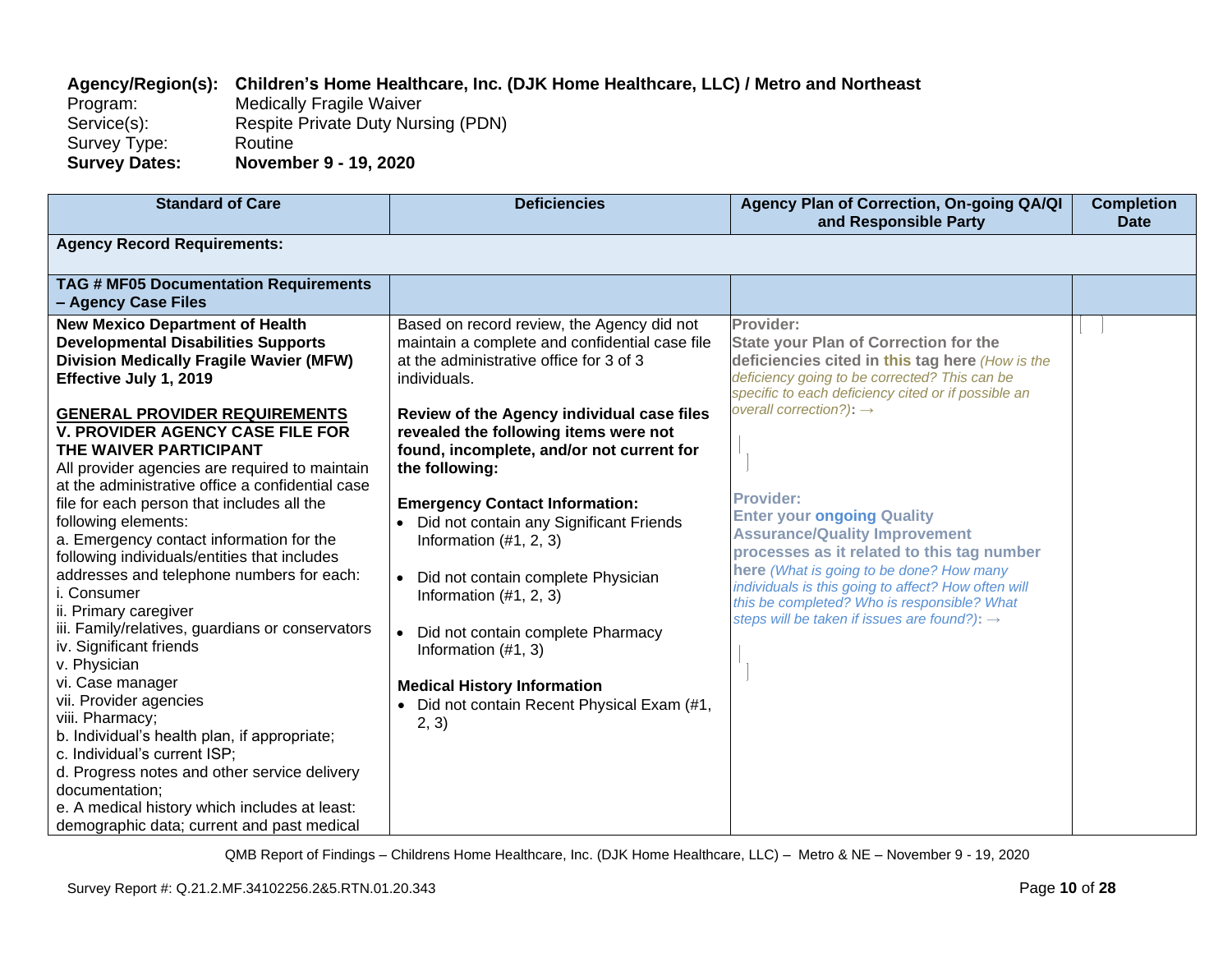| diagnoses including the cause of the medically<br>fragile conditions and developmental disability;<br>medical and psychiatric diagnoses; allergies<br>(food, environmental, medications);<br>immunizations; and most recent physical<br>exam.<br>The record must also be made available for<br>review when requested by DOH, HSD or<br>federal government representatives for<br>oversight purposes. |  |  |
|------------------------------------------------------------------------------------------------------------------------------------------------------------------------------------------------------------------------------------------------------------------------------------------------------------------------------------------------------------------------------------------------------|--|--|
| <b>VI. DOCUMENTATION</b>                                                                                                                                                                                                                                                                                                                                                                             |  |  |
|                                                                                                                                                                                                                                                                                                                                                                                                      |  |  |
| A. Provider agencies must maintain all records                                                                                                                                                                                                                                                                                                                                                       |  |  |
| necessary to fully disclose the service, quality,                                                                                                                                                                                                                                                                                                                                                    |  |  |
| quantity, and clinical necessity furnished to<br>individuals who are currently receiving                                                                                                                                                                                                                                                                                                             |  |  |
| services. The provider agency records must be                                                                                                                                                                                                                                                                                                                                                        |  |  |
| sufficiently detailed to substantiate the date,                                                                                                                                                                                                                                                                                                                                                      |  |  |
| time, individual name, servicing provider                                                                                                                                                                                                                                                                                                                                                            |  |  |
| agency, level of services, and length of service                                                                                                                                                                                                                                                                                                                                                     |  |  |
| billed.                                                                                                                                                                                                                                                                                                                                                                                              |  |  |
| B. The documentation of the billable time spent                                                                                                                                                                                                                                                                                                                                                      |  |  |
| with an individual are kept in the written or                                                                                                                                                                                                                                                                                                                                                        |  |  |
| electronic record that is prepared prior to a                                                                                                                                                                                                                                                                                                                                                        |  |  |
| request for reimbursement from the HSD. The                                                                                                                                                                                                                                                                                                                                                          |  |  |
| record must contain at least the following                                                                                                                                                                                                                                                                                                                                                           |  |  |
| information: a. date and start and end time of                                                                                                                                                                                                                                                                                                                                                       |  |  |
| each service encounter or other billable                                                                                                                                                                                                                                                                                                                                                             |  |  |
| service interval;                                                                                                                                                                                                                                                                                                                                                                                    |  |  |
| b. description of what occurred during the                                                                                                                                                                                                                                                                                                                                                           |  |  |
| encounter or service interval; and                                                                                                                                                                                                                                                                                                                                                                   |  |  |
| c. signature and title of staff providing the                                                                                                                                                                                                                                                                                                                                                        |  |  |
| service verifying that the service and time are                                                                                                                                                                                                                                                                                                                                                      |  |  |
| correct.                                                                                                                                                                                                                                                                                                                                                                                             |  |  |
| C. All records pertaining to services provided<br>to an individual must be maintained for at least                                                                                                                                                                                                                                                                                                   |  |  |
| six (6) years from the date of creation.                                                                                                                                                                                                                                                                                                                                                             |  |  |
| D. Verified electronic signatures may be used.                                                                                                                                                                                                                                                                                                                                                       |  |  |
| An electronic signature must be HIPAA                                                                                                                                                                                                                                                                                                                                                                |  |  |
| compliant, which means the attribute affixed to                                                                                                                                                                                                                                                                                                                                                      |  |  |
| an electronic document must bind to a                                                                                                                                                                                                                                                                                                                                                                |  |  |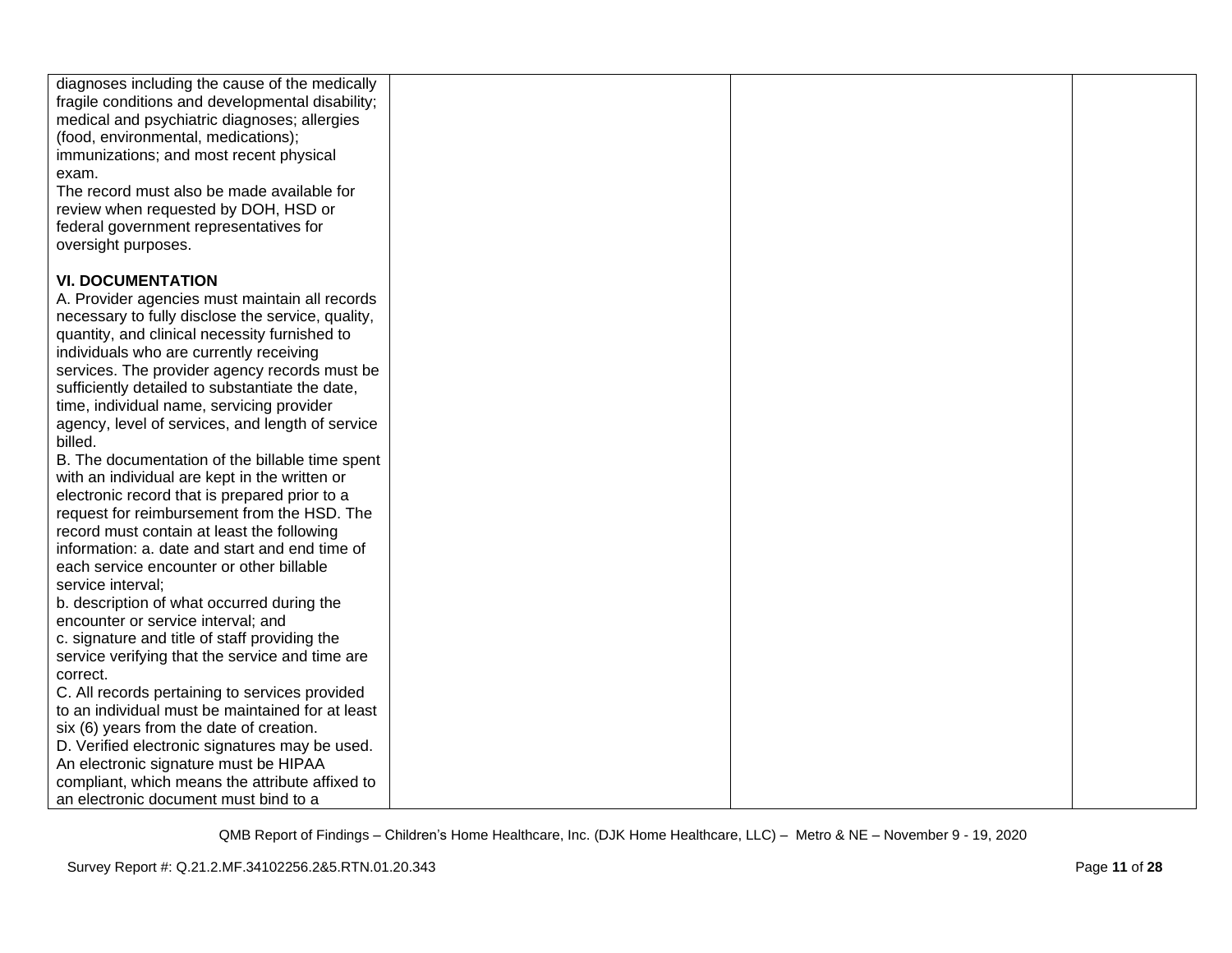| particular party. An electronic signature<br>secures the user authentication, proof of<br>claimed identity, at the time the signature is<br>generated. It also creates the logical<br>manifestation of signature, including the<br>possibility for multiple parties to sign a<br>document and have the order of application<br>recognized and proven. In addition, it supplies<br>additional information such as time stamp and<br>signature purpose specific to that user and<br>ensures the integrity of the signed document to<br>enable transportability of data, independent<br>verifiability and continuity of signature<br>capability. If an entity uses electronic<br>signatures, the signature method must assure<br>that the signature is attributable to a specific<br>person and binding of the signature with each<br>particular document.<br><b>HOME HEALTH AIDE (HHA)</b><br><b>IV. REIMBURSEMENT</b><br>Each provider of a service is responsible for<br>providing clinical documentation that identifies<br>direct care professional (DCP) roles in all<br>components of the provision of home care,<br>including assessment information, care<br>planning, intervention, communications, and<br>care coordination and evaluation. There must<br>be justification in each participant's clinical<br>record supporting medical necessity for the<br>care and for the approved LOC that will also<br>include frequency and duration of the care. All<br>services must be reflected in the ISP that is<br>coordinated with the participant/participant's<br>representative and other caregivers as<br>applicable. All services provided, claimed and<br>billed must have documented justification<br>supporting medical necessity and be covered<br>by the MFW and authorized by the approved<br>budget. |  |  |  |
|------------------------------------------------------------------------------------------------------------------------------------------------------------------------------------------------------------------------------------------------------------------------------------------------------------------------------------------------------------------------------------------------------------------------------------------------------------------------------------------------------------------------------------------------------------------------------------------------------------------------------------------------------------------------------------------------------------------------------------------------------------------------------------------------------------------------------------------------------------------------------------------------------------------------------------------------------------------------------------------------------------------------------------------------------------------------------------------------------------------------------------------------------------------------------------------------------------------------------------------------------------------------------------------------------------------------------------------------------------------------------------------------------------------------------------------------------------------------------------------------------------------------------------------------------------------------------------------------------------------------------------------------------------------------------------------------------------------------------------------------------------------------------------------------------------------------|--|--|--|
|                                                                                                                                                                                                                                                                                                                                                                                                                                                                                                                                                                                                                                                                                                                                                                                                                                                                                                                                                                                                                                                                                                                                                                                                                                                                                                                                                                                                                                                                                                                                                                                                                                                                                                                                                                                                                        |  |  |  |
|                                                                                                                                                                                                                                                                                                                                                                                                                                                                                                                                                                                                                                                                                                                                                                                                                                                                                                                                                                                                                                                                                                                                                                                                                                                                                                                                                                                                                                                                                                                                                                                                                                                                                                                                                                                                                        |  |  |  |
|                                                                                                                                                                                                                                                                                                                                                                                                                                                                                                                                                                                                                                                                                                                                                                                                                                                                                                                                                                                                                                                                                                                                                                                                                                                                                                                                                                                                                                                                                                                                                                                                                                                                                                                                                                                                                        |  |  |  |
|                                                                                                                                                                                                                                                                                                                                                                                                                                                                                                                                                                                                                                                                                                                                                                                                                                                                                                                                                                                                                                                                                                                                                                                                                                                                                                                                                                                                                                                                                                                                                                                                                                                                                                                                                                                                                        |  |  |  |
|                                                                                                                                                                                                                                                                                                                                                                                                                                                                                                                                                                                                                                                                                                                                                                                                                                                                                                                                                                                                                                                                                                                                                                                                                                                                                                                                                                                                                                                                                                                                                                                                                                                                                                                                                                                                                        |  |  |  |
|                                                                                                                                                                                                                                                                                                                                                                                                                                                                                                                                                                                                                                                                                                                                                                                                                                                                                                                                                                                                                                                                                                                                                                                                                                                                                                                                                                                                                                                                                                                                                                                                                                                                                                                                                                                                                        |  |  |  |
|                                                                                                                                                                                                                                                                                                                                                                                                                                                                                                                                                                                                                                                                                                                                                                                                                                                                                                                                                                                                                                                                                                                                                                                                                                                                                                                                                                                                                                                                                                                                                                                                                                                                                                                                                                                                                        |  |  |  |
|                                                                                                                                                                                                                                                                                                                                                                                                                                                                                                                                                                                                                                                                                                                                                                                                                                                                                                                                                                                                                                                                                                                                                                                                                                                                                                                                                                                                                                                                                                                                                                                                                                                                                                                                                                                                                        |  |  |  |
|                                                                                                                                                                                                                                                                                                                                                                                                                                                                                                                                                                                                                                                                                                                                                                                                                                                                                                                                                                                                                                                                                                                                                                                                                                                                                                                                                                                                                                                                                                                                                                                                                                                                                                                                                                                                                        |  |  |  |
|                                                                                                                                                                                                                                                                                                                                                                                                                                                                                                                                                                                                                                                                                                                                                                                                                                                                                                                                                                                                                                                                                                                                                                                                                                                                                                                                                                                                                                                                                                                                                                                                                                                                                                                                                                                                                        |  |  |  |
|                                                                                                                                                                                                                                                                                                                                                                                                                                                                                                                                                                                                                                                                                                                                                                                                                                                                                                                                                                                                                                                                                                                                                                                                                                                                                                                                                                                                                                                                                                                                                                                                                                                                                                                                                                                                                        |  |  |  |
|                                                                                                                                                                                                                                                                                                                                                                                                                                                                                                                                                                                                                                                                                                                                                                                                                                                                                                                                                                                                                                                                                                                                                                                                                                                                                                                                                                                                                                                                                                                                                                                                                                                                                                                                                                                                                        |  |  |  |
|                                                                                                                                                                                                                                                                                                                                                                                                                                                                                                                                                                                                                                                                                                                                                                                                                                                                                                                                                                                                                                                                                                                                                                                                                                                                                                                                                                                                                                                                                                                                                                                                                                                                                                                                                                                                                        |  |  |  |
|                                                                                                                                                                                                                                                                                                                                                                                                                                                                                                                                                                                                                                                                                                                                                                                                                                                                                                                                                                                                                                                                                                                                                                                                                                                                                                                                                                                                                                                                                                                                                                                                                                                                                                                                                                                                                        |  |  |  |
|                                                                                                                                                                                                                                                                                                                                                                                                                                                                                                                                                                                                                                                                                                                                                                                                                                                                                                                                                                                                                                                                                                                                                                                                                                                                                                                                                                                                                                                                                                                                                                                                                                                                                                                                                                                                                        |  |  |  |
|                                                                                                                                                                                                                                                                                                                                                                                                                                                                                                                                                                                                                                                                                                                                                                                                                                                                                                                                                                                                                                                                                                                                                                                                                                                                                                                                                                                                                                                                                                                                                                                                                                                                                                                                                                                                                        |  |  |  |
|                                                                                                                                                                                                                                                                                                                                                                                                                                                                                                                                                                                                                                                                                                                                                                                                                                                                                                                                                                                                                                                                                                                                                                                                                                                                                                                                                                                                                                                                                                                                                                                                                                                                                                                                                                                                                        |  |  |  |
|                                                                                                                                                                                                                                                                                                                                                                                                                                                                                                                                                                                                                                                                                                                                                                                                                                                                                                                                                                                                                                                                                                                                                                                                                                                                                                                                                                                                                                                                                                                                                                                                                                                                                                                                                                                                                        |  |  |  |
|                                                                                                                                                                                                                                                                                                                                                                                                                                                                                                                                                                                                                                                                                                                                                                                                                                                                                                                                                                                                                                                                                                                                                                                                                                                                                                                                                                                                                                                                                                                                                                                                                                                                                                                                                                                                                        |  |  |  |
|                                                                                                                                                                                                                                                                                                                                                                                                                                                                                                                                                                                                                                                                                                                                                                                                                                                                                                                                                                                                                                                                                                                                                                                                                                                                                                                                                                                                                                                                                                                                                                                                                                                                                                                                                                                                                        |  |  |  |
|                                                                                                                                                                                                                                                                                                                                                                                                                                                                                                                                                                                                                                                                                                                                                                                                                                                                                                                                                                                                                                                                                                                                                                                                                                                                                                                                                                                                                                                                                                                                                                                                                                                                                                                                                                                                                        |  |  |  |
|                                                                                                                                                                                                                                                                                                                                                                                                                                                                                                                                                                                                                                                                                                                                                                                                                                                                                                                                                                                                                                                                                                                                                                                                                                                                                                                                                                                                                                                                                                                                                                                                                                                                                                                                                                                                                        |  |  |  |
|                                                                                                                                                                                                                                                                                                                                                                                                                                                                                                                                                                                                                                                                                                                                                                                                                                                                                                                                                                                                                                                                                                                                                                                                                                                                                                                                                                                                                                                                                                                                                                                                                                                                                                                                                                                                                        |  |  |  |
|                                                                                                                                                                                                                                                                                                                                                                                                                                                                                                                                                                                                                                                                                                                                                                                                                                                                                                                                                                                                                                                                                                                                                                                                                                                                                                                                                                                                                                                                                                                                                                                                                                                                                                                                                                                                                        |  |  |  |
|                                                                                                                                                                                                                                                                                                                                                                                                                                                                                                                                                                                                                                                                                                                                                                                                                                                                                                                                                                                                                                                                                                                                                                                                                                                                                                                                                                                                                                                                                                                                                                                                                                                                                                                                                                                                                        |  |  |  |
|                                                                                                                                                                                                                                                                                                                                                                                                                                                                                                                                                                                                                                                                                                                                                                                                                                                                                                                                                                                                                                                                                                                                                                                                                                                                                                                                                                                                                                                                                                                                                                                                                                                                                                                                                                                                                        |  |  |  |
|                                                                                                                                                                                                                                                                                                                                                                                                                                                                                                                                                                                                                                                                                                                                                                                                                                                                                                                                                                                                                                                                                                                                                                                                                                                                                                                                                                                                                                                                                                                                                                                                                                                                                                                                                                                                                        |  |  |  |
|                                                                                                                                                                                                                                                                                                                                                                                                                                                                                                                                                                                                                                                                                                                                                                                                                                                                                                                                                                                                                                                                                                                                                                                                                                                                                                                                                                                                                                                                                                                                                                                                                                                                                                                                                                                                                        |  |  |  |
|                                                                                                                                                                                                                                                                                                                                                                                                                                                                                                                                                                                                                                                                                                                                                                                                                                                                                                                                                                                                                                                                                                                                                                                                                                                                                                                                                                                                                                                                                                                                                                                                                                                                                                                                                                                                                        |  |  |  |
|                                                                                                                                                                                                                                                                                                                                                                                                                                                                                                                                                                                                                                                                                                                                                                                                                                                                                                                                                                                                                                                                                                                                                                                                                                                                                                                                                                                                                                                                                                                                                                                                                                                                                                                                                                                                                        |  |  |  |
|                                                                                                                                                                                                                                                                                                                                                                                                                                                                                                                                                                                                                                                                                                                                                                                                                                                                                                                                                                                                                                                                                                                                                                                                                                                                                                                                                                                                                                                                                                                                                                                                                                                                                                                                                                                                                        |  |  |  |
|                                                                                                                                                                                                                                                                                                                                                                                                                                                                                                                                                                                                                                                                                                                                                                                                                                                                                                                                                                                                                                                                                                                                                                                                                                                                                                                                                                                                                                                                                                                                                                                                                                                                                                                                                                                                                        |  |  |  |
|                                                                                                                                                                                                                                                                                                                                                                                                                                                                                                                                                                                                                                                                                                                                                                                                                                                                                                                                                                                                                                                                                                                                                                                                                                                                                                                                                                                                                                                                                                                                                                                                                                                                                                                                                                                                                        |  |  |  |
|                                                                                                                                                                                                                                                                                                                                                                                                                                                                                                                                                                                                                                                                                                                                                                                                                                                                                                                                                                                                                                                                                                                                                                                                                                                                                                                                                                                                                                                                                                                                                                                                                                                                                                                                                                                                                        |  |  |  |
|                                                                                                                                                                                                                                                                                                                                                                                                                                                                                                                                                                                                                                                                                                                                                                                                                                                                                                                                                                                                                                                                                                                                                                                                                                                                                                                                                                                                                                                                                                                                                                                                                                                                                                                                                                                                                        |  |  |  |
|                                                                                                                                                                                                                                                                                                                                                                                                                                                                                                                                                                                                                                                                                                                                                                                                                                                                                                                                                                                                                                                                                                                                                                                                                                                                                                                                                                                                                                                                                                                                                                                                                                                                                                                                                                                                                        |  |  |  |
|                                                                                                                                                                                                                                                                                                                                                                                                                                                                                                                                                                                                                                                                                                                                                                                                                                                                                                                                                                                                                                                                                                                                                                                                                                                                                                                                                                                                                                                                                                                                                                                                                                                                                                                                                                                                                        |  |  |  |
|                                                                                                                                                                                                                                                                                                                                                                                                                                                                                                                                                                                                                                                                                                                                                                                                                                                                                                                                                                                                                                                                                                                                                                                                                                                                                                                                                                                                                                                                                                                                                                                                                                                                                                                                                                                                                        |  |  |  |
|                                                                                                                                                                                                                                                                                                                                                                                                                                                                                                                                                                                                                                                                                                                                                                                                                                                                                                                                                                                                                                                                                                                                                                                                                                                                                                                                                                                                                                                                                                                                                                                                                                                                                                                                                                                                                        |  |  |  |
|                                                                                                                                                                                                                                                                                                                                                                                                                                                                                                                                                                                                                                                                                                                                                                                                                                                                                                                                                                                                                                                                                                                                                                                                                                                                                                                                                                                                                                                                                                                                                                                                                                                                                                                                                                                                                        |  |  |  |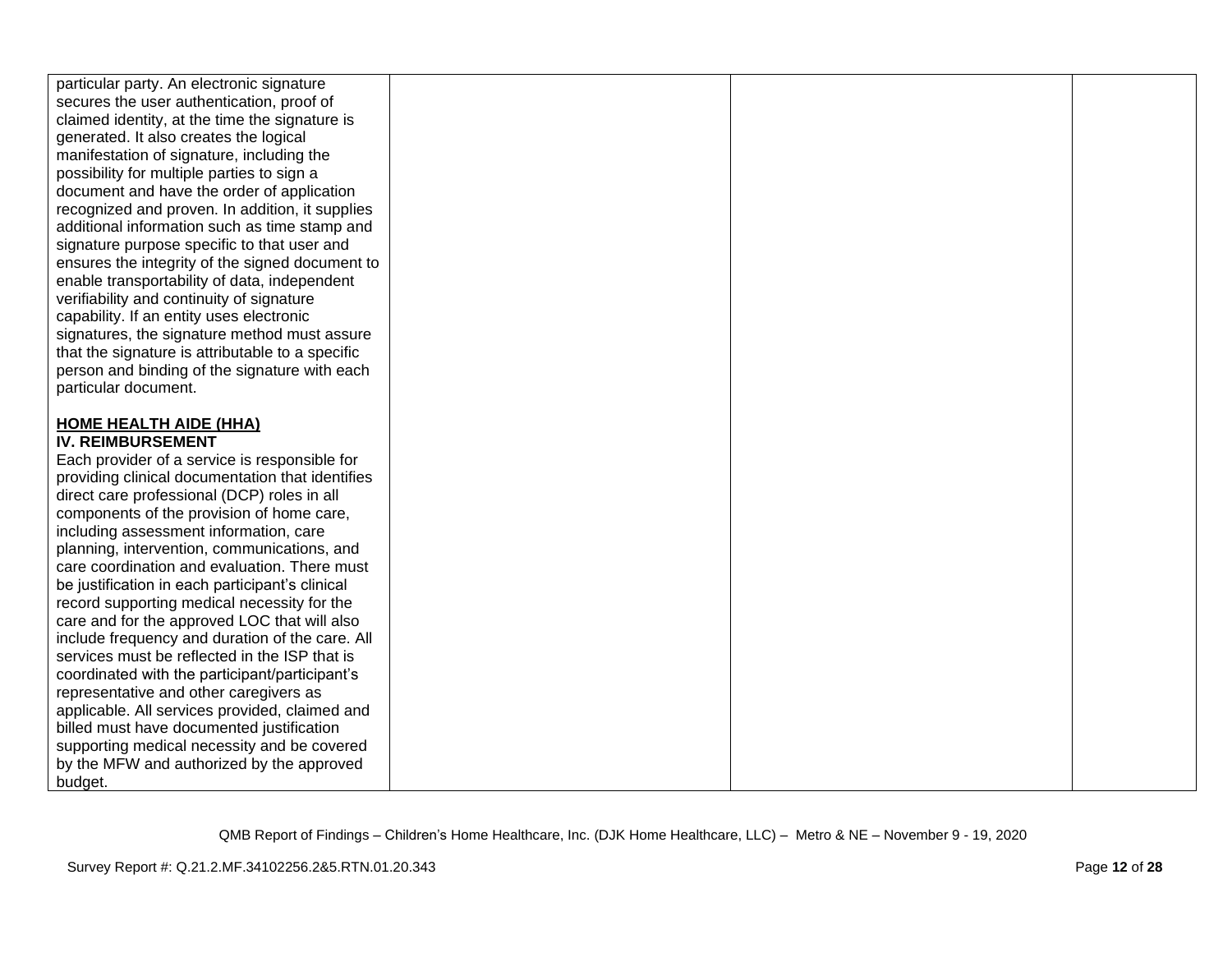| A. Payment for HHA services through the           |  |  |
|---------------------------------------------------|--|--|
| Medicaid Waiver is considered payment in full.    |  |  |
| B. The HHA services must abide by all             |  |  |
| Federal, State, HSD and DOH policies and          |  |  |
| procedures regarding billable and non-billable    |  |  |
| items.                                            |  |  |
| C. The billed services must not exceed capped     |  |  |
| dollar amount for LOC.                            |  |  |
| D. The HHA services are a Medicaid benefit        |  |  |
| for children birth to 21 years through the        |  |  |
| children's EPSDT program.                         |  |  |
| E. The Medicaid benefit is the payer of last      |  |  |
| resort. Payment for HHA services should not       |  |  |
| be requested until all other third party and      |  |  |
| community resources have been explored            |  |  |
| and/or exhausted.                                 |  |  |
| F. Reimbursement for HHA services will be         |  |  |
| based on the current rate allowed for the         |  |  |
| services.                                         |  |  |
| G. The HH Agency must follow all current          |  |  |
| billing requirements by the HSD and the DOH       |  |  |
| for HHA services.                                 |  |  |
| H. Claims for services must be received within    |  |  |
| 90 calendar days of the date of service in        |  |  |
| accordance with 8.302.2.11 NMAC.                  |  |  |
| I. Providers of service have the responsibility   |  |  |
| to review and assure that the information on      |  |  |
| the MAD 046 for their services is current. If the |  |  |
| provider identifies an error, they will contact   |  |  |
| the CM or a supervisor at the case                |  |  |
| management agency immediately to have the         |  |  |
| error corrected.                                  |  |  |
| J. The MFW Program does not consider the          |  |  |
| following to be professional HHA duties and       |  |  |
| will not authorize payment for:                   |  |  |
| 1. Performing errands for the                     |  |  |
| participant/participant's representative or       |  |  |
| family that is not program specific;              |  |  |
| 2. "Friendly visiting", meaning visits with       |  |  |
| participant outside of work scheduled.            |  |  |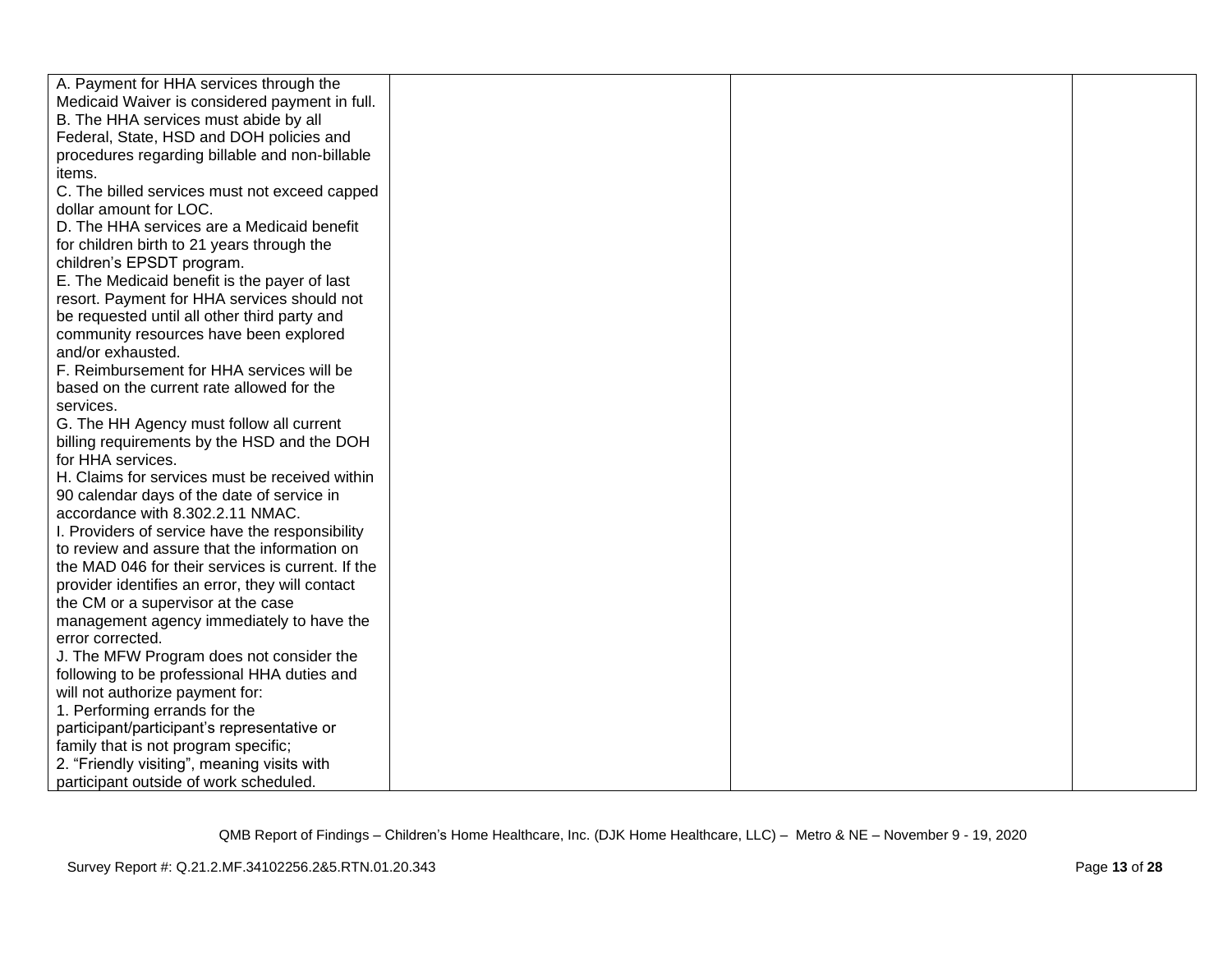| 3. Financial brokerage services, handling of    |  |  |
|-------------------------------------------------|--|--|
| participant finances or preparation of legal    |  |  |
| documents;                                      |  |  |
| 4. Time spent on paperwork or travel that is    |  |  |
| administrative for the provider;                |  |  |
| 5. Transportation of participants without       |  |  |
| agency approval;                                |  |  |
| 6. Pick up and/or delivery of commodities; and  |  |  |
| 7. Other non-Medicaid reimbursable activities.  |  |  |
| <b>RESPITE STANDARDS: II. IN-HOME</b>           |  |  |
| <b>RESPITE</b>                                  |  |  |
| <b>B. Agency Provider Requirement</b>           |  |  |
| 1. The agency is responsible to ensure that the |  |  |
| direct support professionals (RN, LPN, and      |  |  |
| HHA) meet all applicable MFW, State and         |  |  |
| Federal requirements for PDN and HHA.           |  |  |
| 2. The agency will follow the MFW PDN and       |  |  |
| <b>HHA Standards.</b>                           |  |  |
| 3. Respite services must be provided by         |  |  |
| qualified personnel as delineated in the        |  |  |
| agency's licensure requirements and follow the  |  |  |
| MFW Standards and the MFW Provider              |  |  |
| Agreement.                                      |  |  |
| 4. Advance notice to the CM is required. This   |  |  |
| includes a timeline from the person/person's    |  |  |
| representative.                                 |  |  |
| 5. A log of respite hours used must be          |  |  |
| established and maintained.                     |  |  |
| 6. The CM must complete and approve             |  |  |
| required paperwork for the agency's respite     |  |  |
| services prior to implementation.               |  |  |
| 7. All services provided during respite must be |  |  |
| documented following the documentation          |  |  |
| standards by the MFW, State, Federal and        |  |  |
| agency requirements.                            |  |  |
| 8. The agency personnel must be culturally      |  |  |
| sensitive to the needs and preferences of       |  |  |
| person and members of their household.          |  |  |
| Arrangement of written or spoken                |  |  |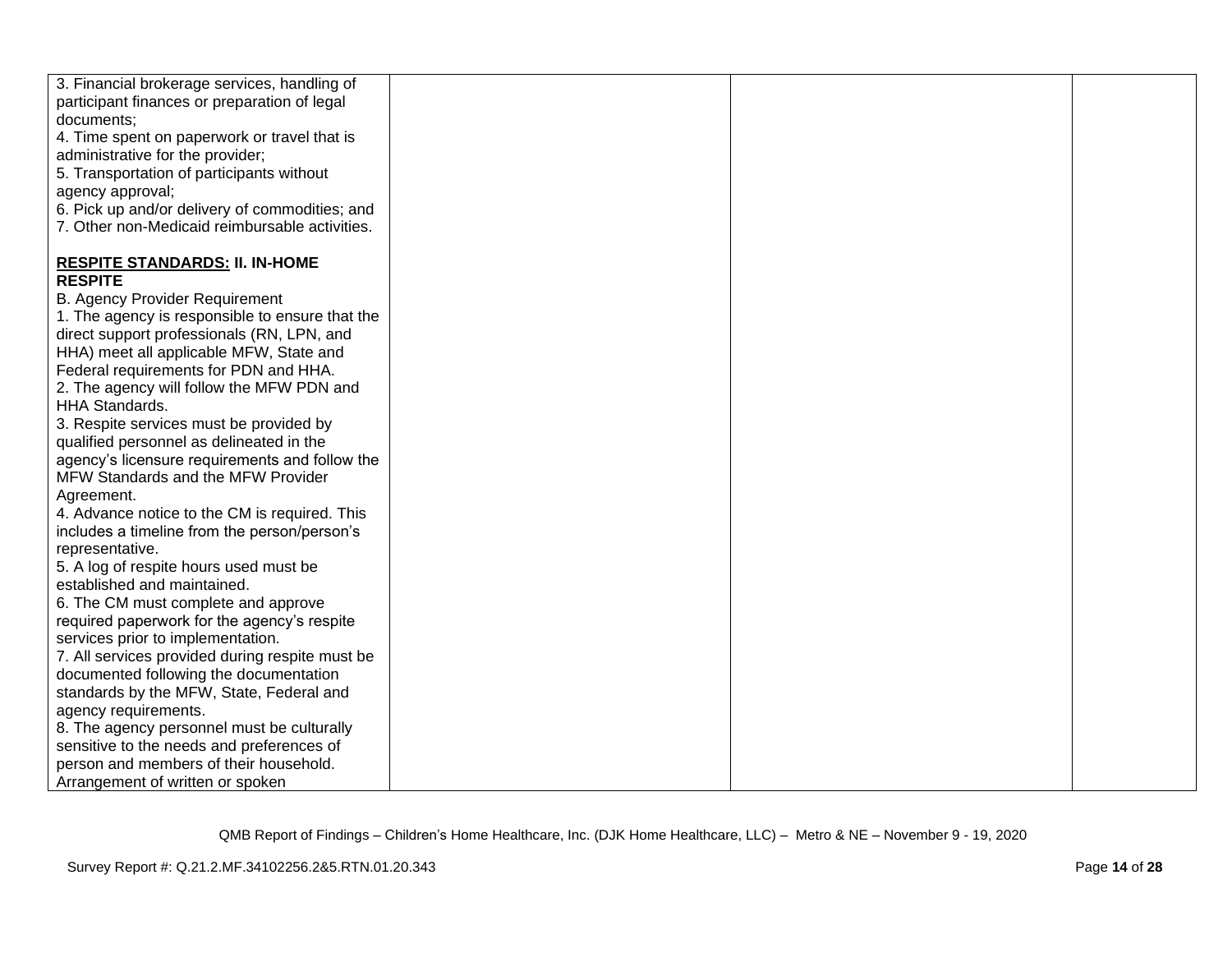| communication in another language may need<br>to be considered.                                                                                                                                                                                                                                                                                                                                                                                                                                                                                                                                                                                                          |  |  |
|--------------------------------------------------------------------------------------------------------------------------------------------------------------------------------------------------------------------------------------------------------------------------------------------------------------------------------------------------------------------------------------------------------------------------------------------------------------------------------------------------------------------------------------------------------------------------------------------------------------------------------------------------------------------------|--|--|
| NMAC 8.314.3.17 Reimbursement: Waiver<br>service providers must submit claims for<br>reimbursement to MAD's fiscal contractor for<br>processing. Claims must be filed per the<br>billing instructions in the medicaid policy<br>manual. Providers must follow all medicaid<br>billing instructions. See Section 8.302.2<br>NMAC. Once enrolled, providers receive<br>instructions on documentation, billing, and<br>claims processing. Reimbursement to<br>providers of medicaid waiver services is made<br>at a predetermined reimbursement rate.<br>[8.314.3.17 NMAC - Rp, 8.314.3.17 NMAC,<br>3/1/2018                                                                |  |  |
| NMAC 7.28.2.34 PATIENT/CLIENT<br><b>RECORDS:</b> Each agency licensed pursuant<br>to these regulations must maintain the original<br>record for each patient/client receiving<br>services. Patient/client records shall be made<br>available for review upon request of the<br>licensing authority. Every record must be<br>accurate, legible, promptly completed and<br>consistently organized. A patient/client record<br>must meet the following criteria:<br>A. Content of patient/client record:<br>(1) Medically directed patient/client record<br>must include:<br>(a) past and current medical findings in<br>accordance with accepted professional<br>standard; |  |  |
| (b) plan of care;<br>(c) identifying information;<br>(d) name of physician;<br>(e) medications, diet, treatment/services, and<br>activity orders;<br>(f) signed and dated notes on the day<br>service(s) provided;                                                                                                                                                                                                                                                                                                                                                                                                                                                       |  |  |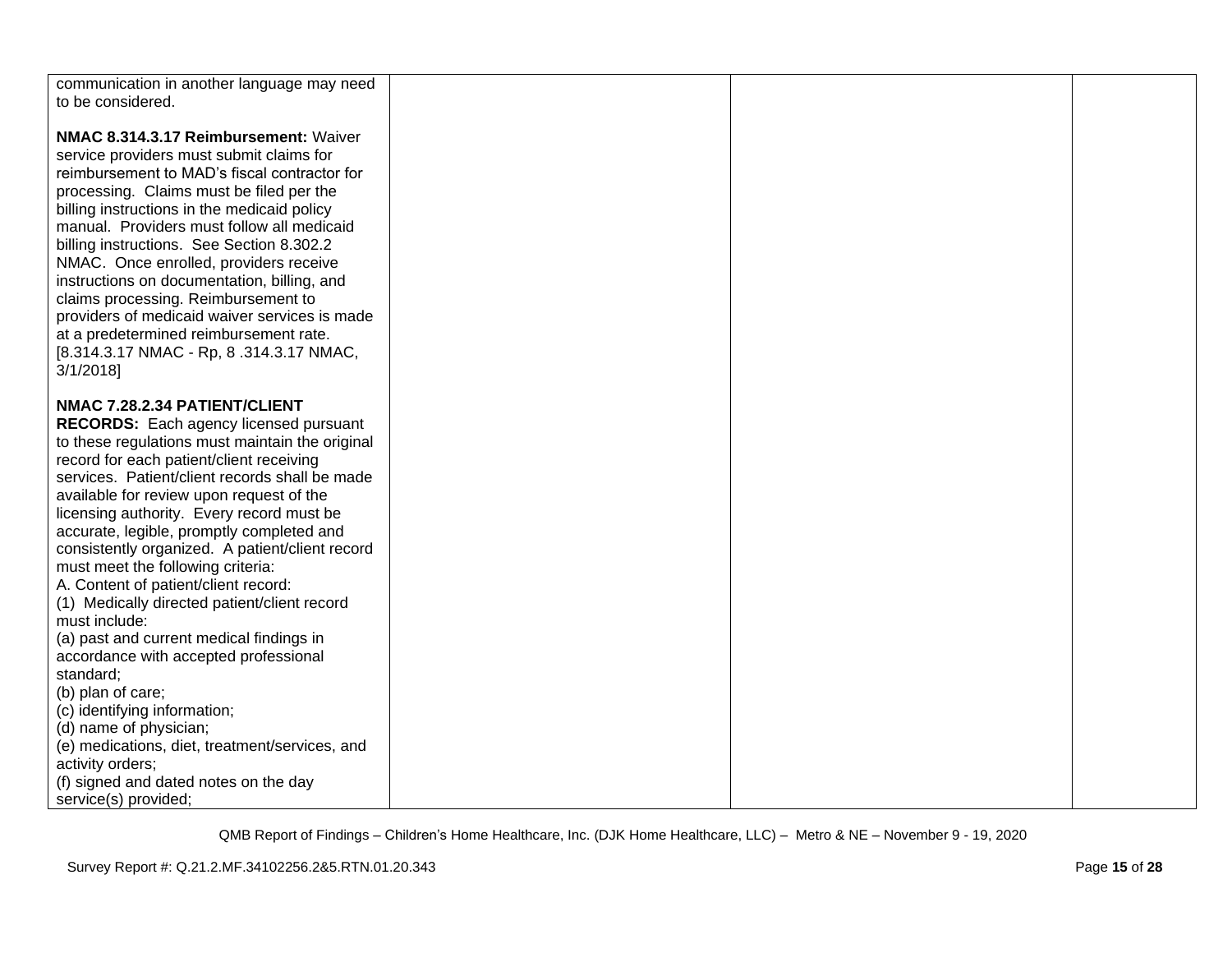| (g) copies of summary reports sent to the        |  |  |
|--------------------------------------------------|--|--|
| physician;                                       |  |  |
| (h) evidence of patient/client being informed of |  |  |
| rights;                                          |  |  |
| (i) evidence of coordination of care provided by |  |  |
| all personnel providing patient/client services; |  |  |
|                                                  |  |  |
| (j) discharge summary.                           |  |  |
| (2) Non-medically directed patient/client        |  |  |
| records must include:                            |  |  |
| (a) plan of care;                                |  |  |
| (b) identifying information;                     |  |  |
| (c) signed and dated notes on the day            |  |  |
| service(s) provided;                             |  |  |
| (d) evidence of patient/client being informed of |  |  |
| rights;                                          |  |  |
| (e) evidence of coordination of care of all      |  |  |
|                                                  |  |  |
| personnel providing patient/client services;     |  |  |
| (f) evidence of discharge.                       |  |  |
|                                                  |  |  |
|                                                  |  |  |
|                                                  |  |  |
|                                                  |  |  |
|                                                  |  |  |
|                                                  |  |  |
|                                                  |  |  |
|                                                  |  |  |
|                                                  |  |  |
|                                                  |  |  |
|                                                  |  |  |
|                                                  |  |  |
|                                                  |  |  |
|                                                  |  |  |
|                                                  |  |  |
|                                                  |  |  |
|                                                  |  |  |
|                                                  |  |  |
|                                                  |  |  |
|                                                  |  |  |
|                                                  |  |  |
|                                                  |  |  |
|                                                  |  |  |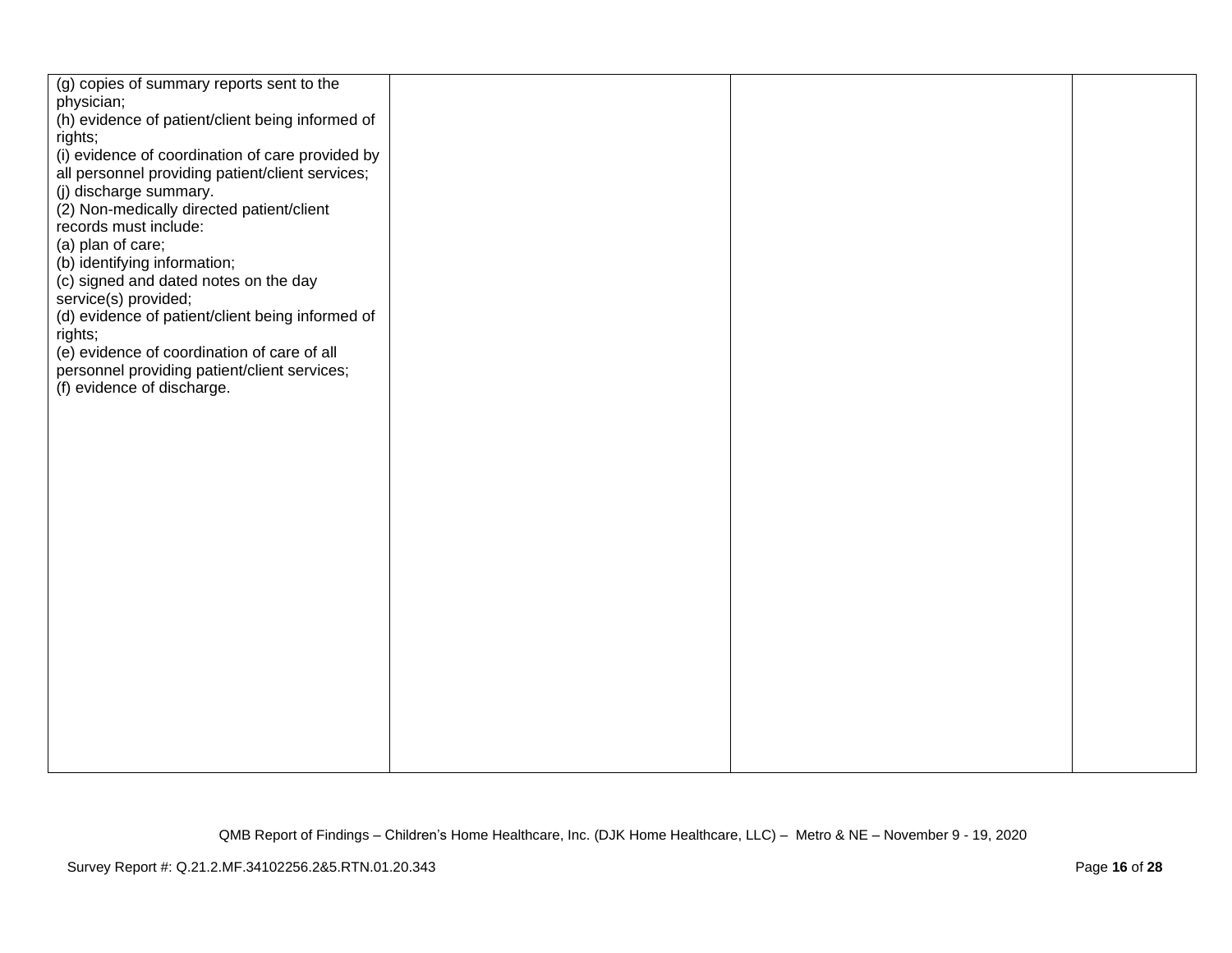| TAG # MF22 Private Duty Nursing - Scope<br>of Services - Plans / Assessments                                                                                                                                                                                                                                                                                                                                                                                                                                                                                                                                                                                                                                                                                                                                                                                                                                                                                                                                                                                                                                                                                                                                                                                                                                                                                                                                                                                                                                                                                                                                                                     |                                                                                                                                                                                                                                                                                                                                                                                                                                                                                                                                                                                                                                                                                                                                                                                                                                                                                                                                                                                                                                                                                                                                               |                                                                                                                                                                                                                                                                                                                                                                                                                                                                                                                                                                                                                          |  |
|--------------------------------------------------------------------------------------------------------------------------------------------------------------------------------------------------------------------------------------------------------------------------------------------------------------------------------------------------------------------------------------------------------------------------------------------------------------------------------------------------------------------------------------------------------------------------------------------------------------------------------------------------------------------------------------------------------------------------------------------------------------------------------------------------------------------------------------------------------------------------------------------------------------------------------------------------------------------------------------------------------------------------------------------------------------------------------------------------------------------------------------------------------------------------------------------------------------------------------------------------------------------------------------------------------------------------------------------------------------------------------------------------------------------------------------------------------------------------------------------------------------------------------------------------------------------------------------------------------------------------------------------------|-----------------------------------------------------------------------------------------------------------------------------------------------------------------------------------------------------------------------------------------------------------------------------------------------------------------------------------------------------------------------------------------------------------------------------------------------------------------------------------------------------------------------------------------------------------------------------------------------------------------------------------------------------------------------------------------------------------------------------------------------------------------------------------------------------------------------------------------------------------------------------------------------------------------------------------------------------------------------------------------------------------------------------------------------------------------------------------------------------------------------------------------------|--------------------------------------------------------------------------------------------------------------------------------------------------------------------------------------------------------------------------------------------------------------------------------------------------------------------------------------------------------------------------------------------------------------------------------------------------------------------------------------------------------------------------------------------------------------------------------------------------------------------------|--|
| <b>New Mexico Department of Health</b><br><b>Developmental Disabilities Supports</b><br><b>Division Medically Fragile Wavier (MFW)</b><br>Effective July 1, 2019<br>PRIVATE DUTY NURSING<br><b>I. SCOPE OF SERVICE</b><br>A. Initiation of PDN Services:<br>When a PDN service is identified as a<br>recommended service, the CM will provide the<br>participant/participant's representative with a<br>Secondary Freedom of Choice (SFOC) form<br>from which the participant/participant's<br>representative selects a Home Health (HH)<br>Agency. Working with the HH Agency and<br>participant/participant's representative, the CM<br>will facilitate the selection of a RN or LPN<br>employed by the chosen agency. The<br>identified agency will obtain a<br>referral/prescription from the Primary Care<br>Provider (PCP) for PDN services. This<br>referral/prescription will be in accordance with<br>Federal and State regulations for licensed HH<br>Agencies. This must be obtained before<br>initiation of treatment. A copy of the written<br>referral will be maintained in the participant's<br>file at the HH Agency. The CM is responsible<br>for including recommended units/hours of<br>services on the MAD 046 form. It is the<br>responsibility of the participant/participant's<br>representative, HH Agency and CM to assure<br>that units/hours of therapy do not exceed the<br>capped dollar amount determined for the<br>participant's LOC and ISP cycle. Strategies,<br>support plans, goals, and outcomes will be<br>developed based on the identified strengths,<br>concerns, priorities, and outcomes in the ISP. | Based on record review, the Agency did not<br>maintain complete documentation of the HH<br>Agency's RN Supervisor or RN designee<br>nursing scope of services for 3 of 3 Individuals<br>served.<br>Review of the Agency's Individual case<br>files revealed the following items were not<br>found, incomplete, and/or not current:<br><b>CMS-485 not reviewed by RN Supervisor or</b><br>RN designee at least every 60 days as<br>required for the following:<br>$\bullet$ Individual #1 - No evidence of RN<br>Supervisor or RN designee review of CMS-<br>485 for: 3/2020.<br>$\bullet$ Individual #2 – No evidence of RN<br>Supervisor or RN designee review of CMS-<br>485 for: 10/2020.<br><b>Medication Profiles not reviewed by RN</b><br>Supervisor or RN designee at least every 60<br>days as required for the following:<br>$\bullet$ Individual #1 - No evidence of RN<br>Supervisor or RN designee review for:<br>3/2020.<br>$\bullet$ Individual #2 – No evidence of RN<br>Supervisor or RN designee review for:<br>10/2020.<br>$\bullet$ Individual #3 – No evidence of RN<br>Supervisor or RN designee review for:<br>3/2020. | Provider:<br><b>State your Plan of Correction for the</b><br>deficiencies cited in this tag here (How is the<br>deficiency going to be corrected? This can be<br>specific to each deficiency cited or if possible an<br>overall correction?): $\rightarrow$<br><b>Provider:</b><br><b>Enter your ongoing Quality</b><br><b>Assurance/Quality Improvement</b><br>processes as it related to this tag number<br>here (What is going to be done? How many<br>individuals is this going to affect? How often will<br>this be completed? Who is responsible? What<br>steps will be taken if issues are found?): $\rightarrow$ |  |
|                                                                                                                                                                                                                                                                                                                                                                                                                                                                                                                                                                                                                                                                                                                                                                                                                                                                                                                                                                                                                                                                                                                                                                                                                                                                                                                                                                                                                                                                                                                                                                                                                                                  |                                                                                                                                                                                                                                                                                                                                                                                                                                                                                                                                                                                                                                                                                                                                                                                                                                                                                                                                                                                                                                                                                                                                               |                                                                                                                                                                                                                                                                                                                                                                                                                                                                                                                                                                                                                          |  |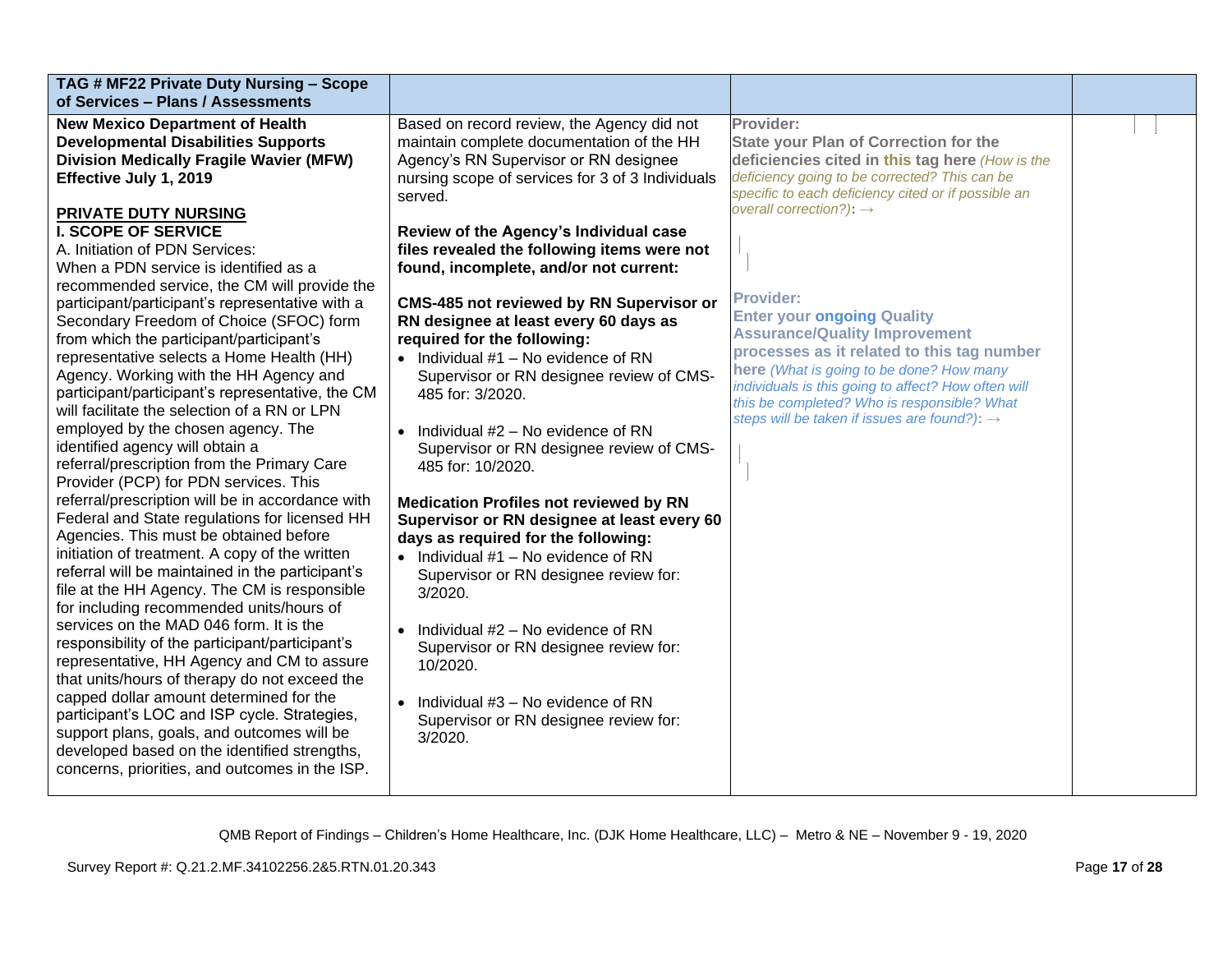| B. Private Duty Nursing Services Include:         |  |  |
|---------------------------------------------------|--|--|
| 1. The private duty nurse provides nursing        |  |  |
| services in accordance with the New Mexico        |  |  |
| Nursing Practice Act, Chapter 61, and Article 3   |  |  |
| <b>NMSA 1978.</b>                                 |  |  |
| 2. The private duty nurse develops,               |  |  |
| implements, evaluates and coordinates the         |  |  |
| medically fragile participant's plan of care on a |  |  |
| continuing basis. This plan of care may require   |  |  |
| coordination with multiple agencies. A copy of    |  |  |
| the plan of care must be maintained in the        |  |  |
| participant's home.                               |  |  |
| 3. The private duty nurse provides the            |  |  |
| participant, caregiver, and family all training   |  |  |
| and education pertinent to the treatment plan     |  |  |
| and equipment used by the participant.            |  |  |
| 4. The private duty nurse must meet the           |  |  |
| documentation requirements of the MFW,            |  |  |
| Federal and State HH Agency licensing             |  |  |
| regulations and all policies and procedures of    |  |  |
| the HH Agency where the nurse is employed.        |  |  |
| All documentation must include dates and          |  |  |
| types of treatments performed; as well as         |  |  |
| person's response to treatment and progress       |  |  |
| towards all goals.                                |  |  |
| 5. The private duty nurse must follow the         |  |  |
| National HH Agency regulations (42 CFR 484)       |  |  |
| and state HH Agency licensing regulation          |  |  |
| (7.28.2 NMAC) that apply to PDN services.         |  |  |
| 6. The private duty nurse implements the          |  |  |
| Physician/Healthcare Practitioner orders.         |  |  |
| 7. The standardized CMS-485 (Home Health          |  |  |
| Certification and Plan of Care) form will be      |  |  |
| reviewed by the RN supervisor or RN designee      |  |  |
| and renewed by the PCP at least every sixty       |  |  |
| (60) days.                                        |  |  |
| 8. The private duty nurse administers             |  |  |
| Physician/Healthcare Practitioner ordered         |  |  |
| medication as prescribed utilizing all Federal,   |  |  |
| State, and MFW regulations and following HH       |  |  |
| Agency policies and procedures. This includes     |  |  |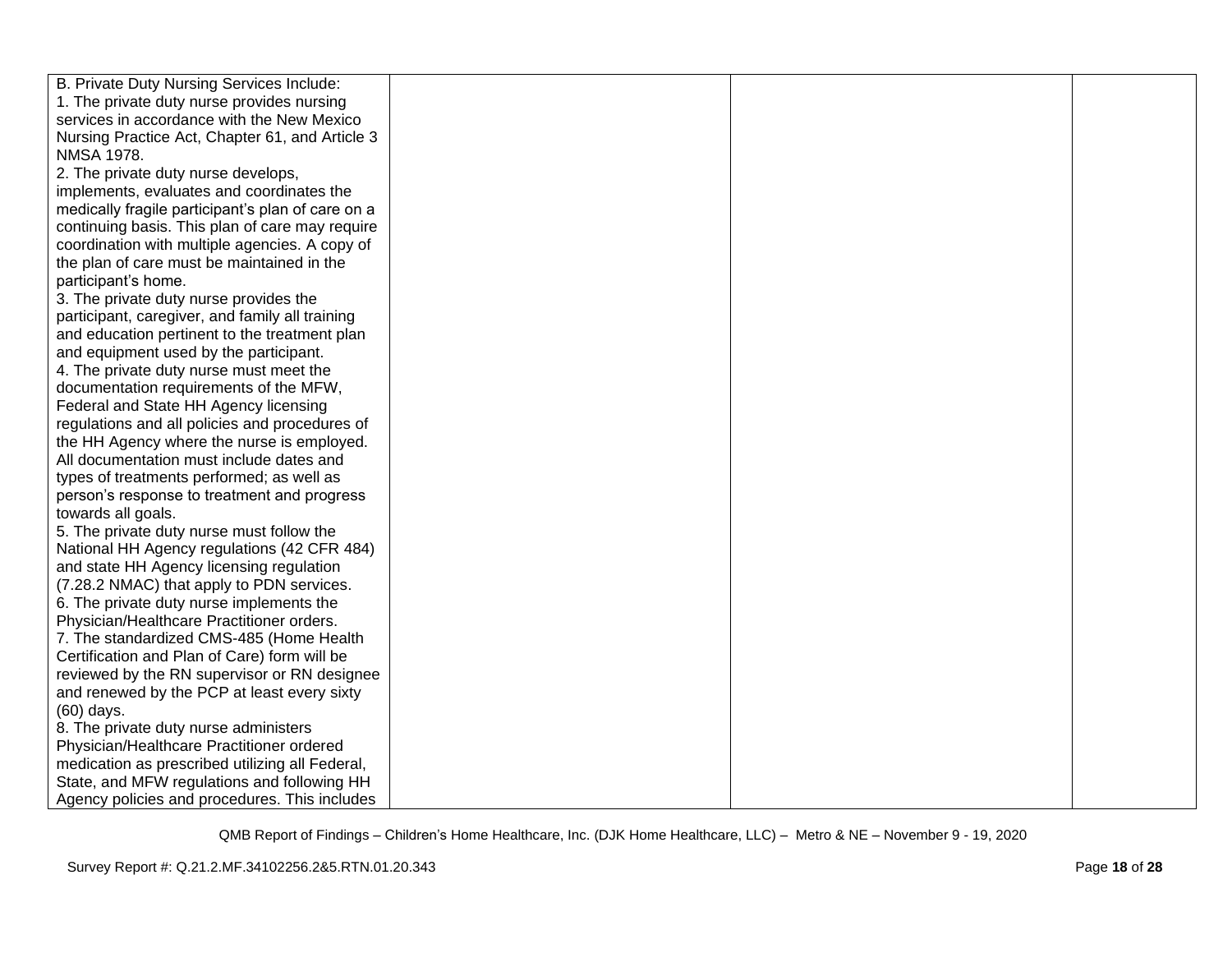| all ordered medication routes including oral,   |  |  |
|-------------------------------------------------|--|--|
| infusion, therapy, subcutaneous,                |  |  |
| intramuscular, feeding tubes, sublingual,       |  |  |
| topical, and inhalation therapy.                |  |  |
| 9. Medication profiles must be maintained for   |  |  |
| each participant with the original kept at the  |  |  |
| HH Agency and a copy in the home. The           |  |  |
| medication profile will be reviewed by the      |  |  |
| licensed HH Agency RN supervisor or RN          |  |  |
| designee at least every sixty (60) days.        |  |  |
| 10. The private duty nurse is responsible for   |  |  |
| checking and knowing the following regarding    |  |  |
| medications:                                    |  |  |
| a. Medication changes, discontinued             |  |  |
| medication, and new medication, and will        |  |  |
| communicate changes to all pertinent            |  |  |
| providers, primary care                         |  |  |
| giver and family;                               |  |  |
| b. Response to medication;                      |  |  |
| c. Reason for medication;                       |  |  |
| d. Adverse reactions;                           |  |  |
| e. Significant side effects;                    |  |  |
| f. Drug allergies; and                          |  |  |
| g. Contraindications                            |  |  |
| 11. The private duty nurse must follow the HH   |  |  |
| Agency's policy and procedure for               |  |  |
| management of medication errors.                |  |  |
| 12. The private duty nurse providing direct     |  |  |
| care to a medically fragile participant will be |  |  |
| oriented to the unique needs of the participant |  |  |
| by the family, HH Agency and other resources    |  |  |
| as needed, prior to the nurse providing         |  |  |
| independent services.                           |  |  |
| 13. The private duty nurse develops and         |  |  |
| maintains skills to safely manage all devices   |  |  |
| and equipment needed in providing care for      |  |  |
| the participant.                                |  |  |
| 14. The private duty nurse monitors all         |  |  |
| equipment for safe functioning and facilitates  |  |  |
| maintenance and repair as needed.               |  |  |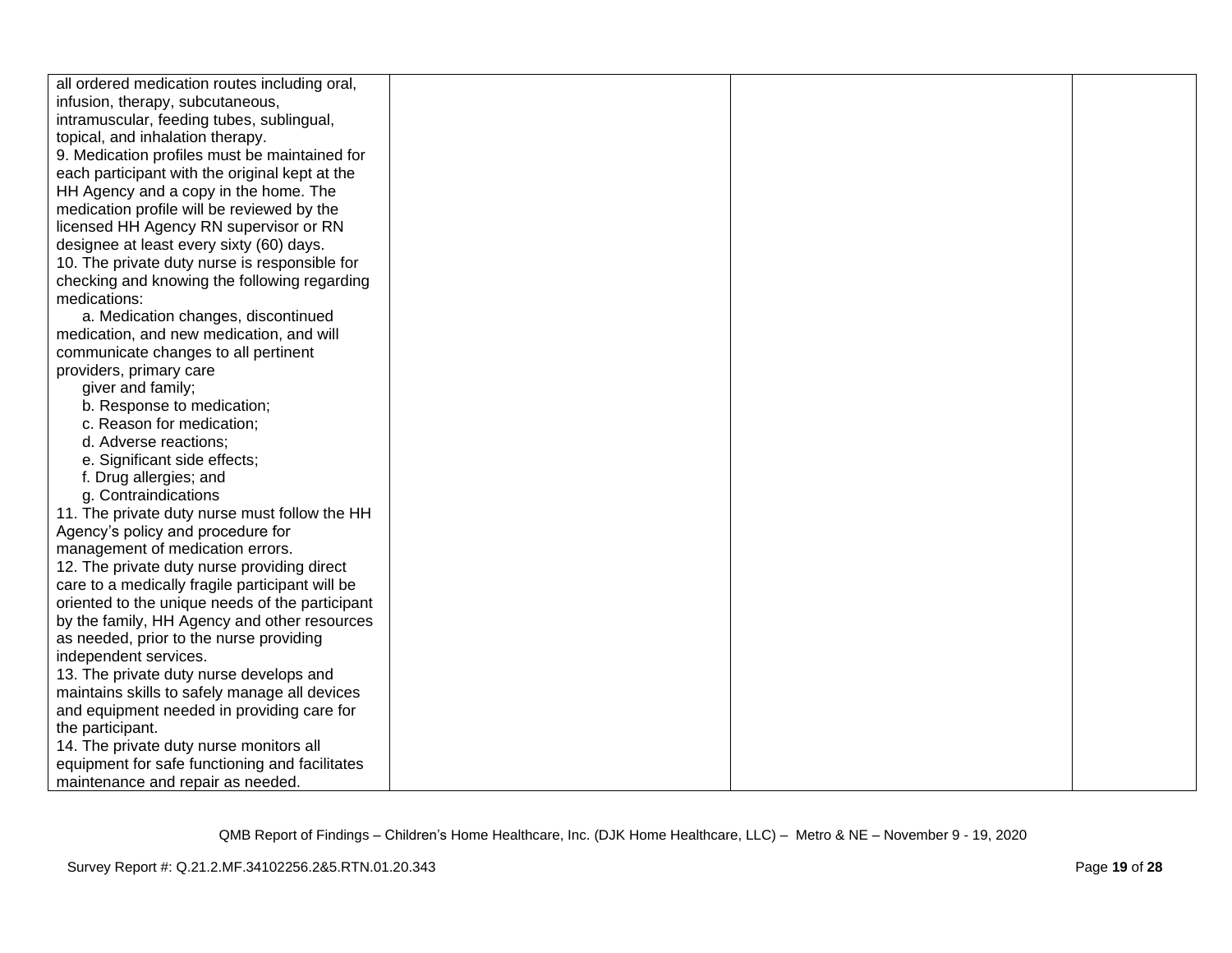| 15. The private duty nurse will obtain pertinent  |  |  |
|---------------------------------------------------|--|--|
| medical history.                                  |  |  |
| 16. The private duty nurse will be responsible    |  |  |
| for the following:                                |  |  |
| a. Obtaining pertinent medical history;           |  |  |
| b. Assisting in the development and               |  |  |
| implementation of bowel and bladder               |  |  |
| regimens and monitor such regimens and            |  |  |
| modify as needed. This includes removal of        |  |  |
| fecal impactions and bowel and/or bladder         |  |  |
| training, urinary catheter and supra-public       |  |  |
| catheter care;                                    |  |  |
| c. Assisting with the development,                |  |  |
| implementation, modification, and monitoring      |  |  |
| of nutritional needs via feeding tubes and        |  |  |
| orally per Physician/Healthcare Practitioner      |  |  |
| order and within the nursing scope of practice;   |  |  |
| d. Providing ostomy care per                      |  |  |
| Physician/Healthcare Practitioner order;          |  |  |
| e. Monitoring respiratory status and              |  |  |
| treatments including the participant's response   |  |  |
| to therapy;                                       |  |  |
| f. Providing rehabilitative nursing;              |  |  |
| g. Collecting specimens and obtaining             |  |  |
| cultures per Physician/Healthcare Practitioner    |  |  |
| order;                                            |  |  |
| h. Providing routine assessment,                  |  |  |
| implementation, modification, and monitoring      |  |  |
| of skin condition and wounds;                     |  |  |
| i. Providing routine assessment,                  |  |  |
| implementation, modification, and monitoring      |  |  |
| of Instrumental Activities of Daily Living (IADL) |  |  |
| and Activities of Daily Living (ADL);             |  |  |
| j. Monitoring vital signs per                     |  |  |
| Physician/Healthcare Practitioner orders or per   |  |  |
| HH Agency policy.                                 |  |  |
| 17. The private duty nurse must consult and       |  |  |
| collaborate with the participant's PCP,           |  |  |
| specialists, other team members, and primary      |  |  |
| care giver/family, for the purpose of evaluation  |  |  |
| of the participant and/or developing, modifying,  |  |  |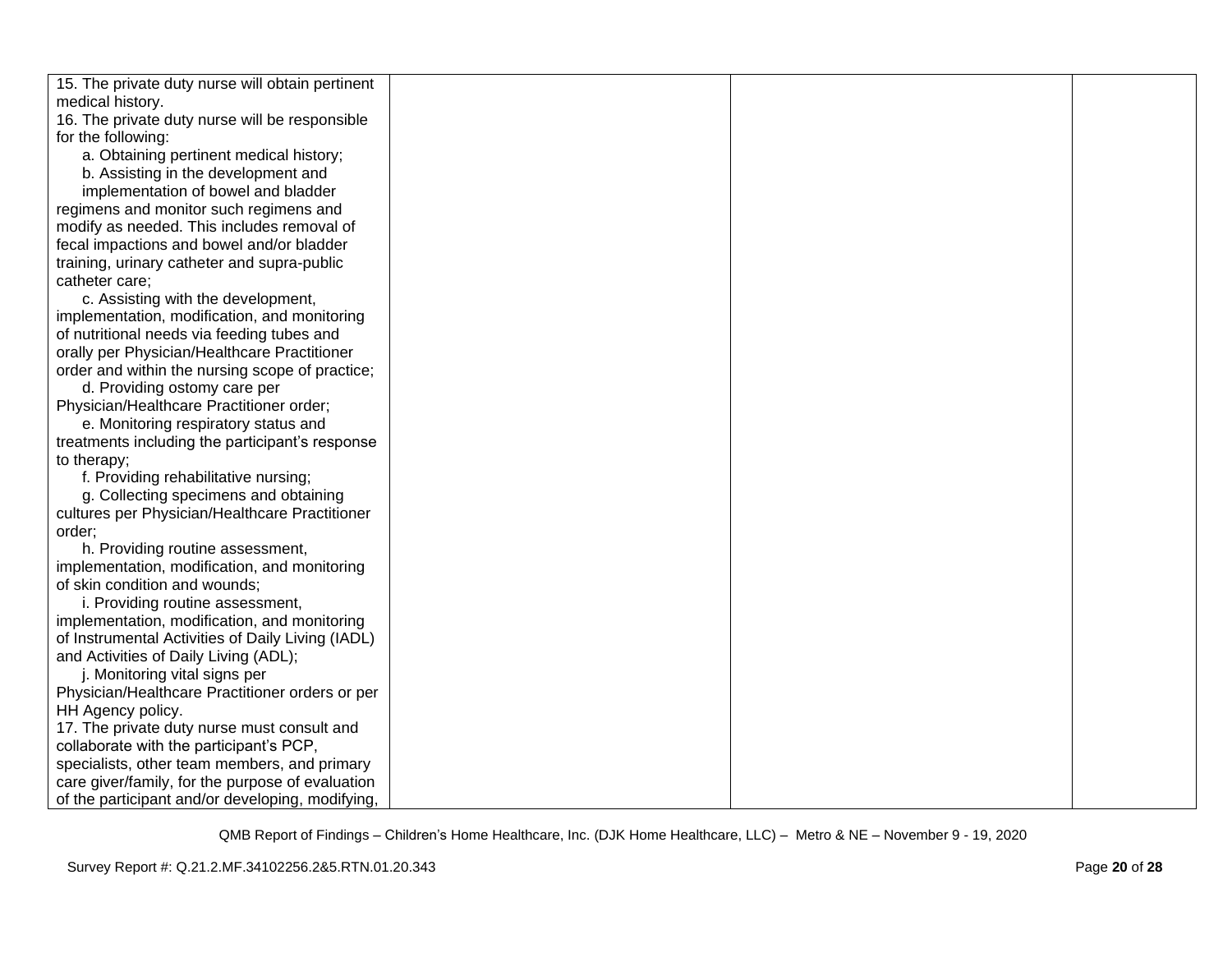| or monitoring services and treatment. This          |  |  |
|-----------------------------------------------------|--|--|
| collaboration with team members will include,       |  |  |
| but will not be limited to, the following:          |  |  |
| a. Analyzing and interpreting the person's          |  |  |
| needs on the basis of medical history,              |  |  |
| pertinent precautions, limitations, and             |  |  |
| evaluative findings;                                |  |  |
| b. Identifying short and long-terms goals that      |  |  |
| are measurable and objective. The goals             |  |  |
| should include interventions to achieve and         |  |  |
| promote health that is related to the               |  |  |
| participant's needs.                                |  |  |
| 18. The individualized service goals and a          |  |  |
| nursing care plan will be separate from the         |  |  |
| CMS-485. The nursing plan of care is based          |  |  |
| on the Physician/Healthcare Practitioner            |  |  |
| treatment plan and the medically fragile            |  |  |
| participant's and family's concerns and             |  |  |
| priorities as identified in the ISP. The identified |  |  |
|                                                     |  |  |
| goals and outcomes in the ISP will be               |  |  |
| specifically addressed in the nursing plan of       |  |  |
| care.                                               |  |  |
| 19. The private duty nurse must review              |  |  |
| Physician/Healthcare Practitioner orders for        |  |  |
| treatment. If changes in the treatment require      |  |  |
| revisions to the ISP, the agency nurse will         |  |  |
| contact the CM to request an Interdisciplinary      |  |  |
| Team (IDT) meeting.                                 |  |  |
| 20. The private duty nurse coordinates with the     |  |  |
| CM all services that may be provided in the         |  |  |
| home and community setting.                         |  |  |
| 21. PDN services may be provided in the             |  |  |
| home or other community setting.                    |  |  |
| 22. The private duty nurse may ride in the          |  |  |
| vehicle with the person for the purpose of          |  |  |
| oversight, support, or monitoring during            |  |  |
| transportation. The private duty nurse may not      |  |  |
| operate the vehicle for the purpose of              |  |  |
| transporting the participant.                       |  |  |
|                                                     |  |  |
|                                                     |  |  |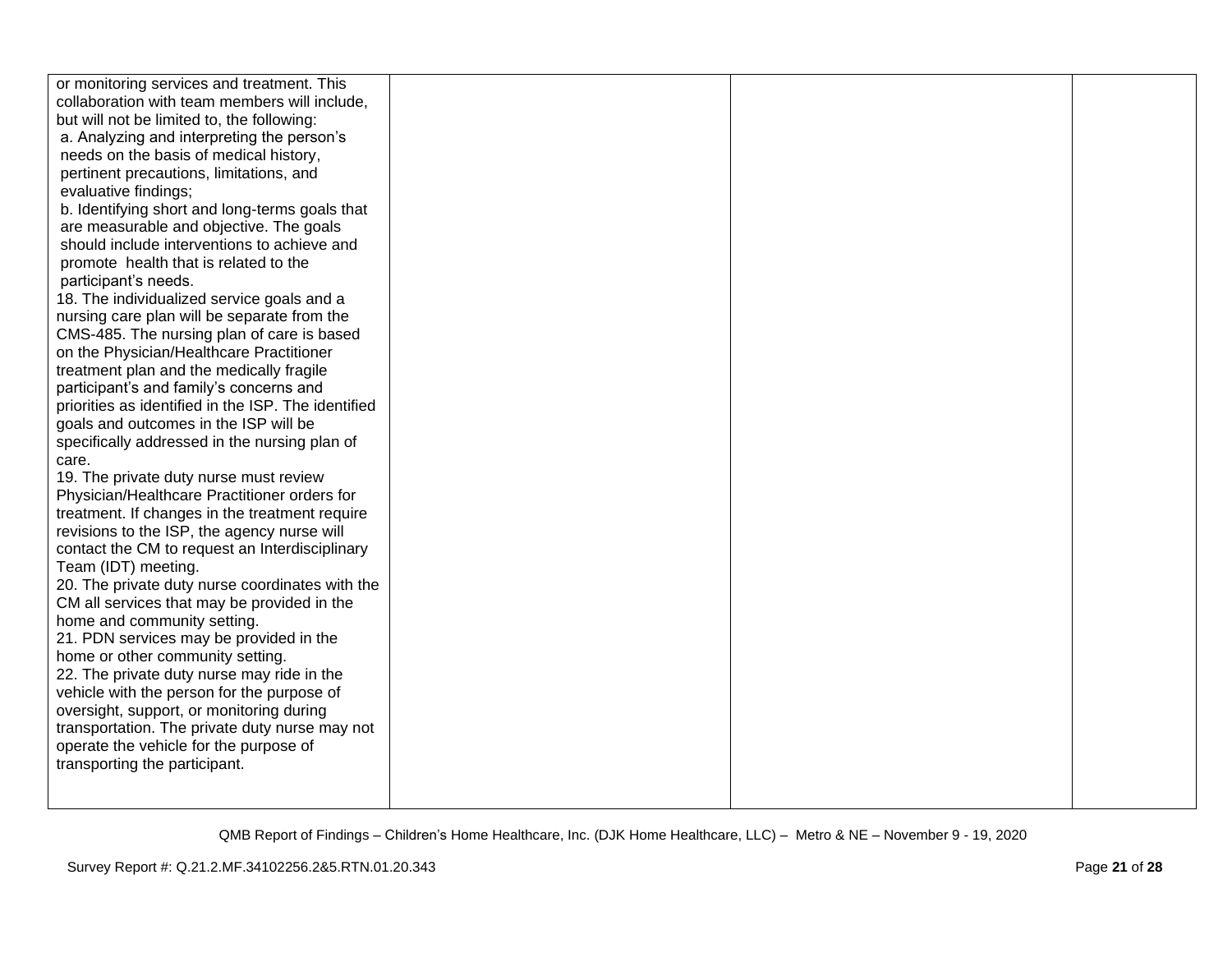| <b>RESPITE STANDARDS</b>                        |  |  |
|-------------------------------------------------|--|--|
| <b>II. IN-HOME RESPITE</b>                      |  |  |
| <b>B. Agency Provider Requirement</b>           |  |  |
| 1. The agency is responsible to ensure that the |  |  |
| direct support professionals (RN, LPN, and      |  |  |
| HHA) meet all applicable MFW, State and         |  |  |
| Federal requirements for PDN and HHA.           |  |  |
| 2. The agency will follow the MFW PDN and       |  |  |
| HHA Standards.                                  |  |  |
| 3. Respite services must be provided by         |  |  |
| qualified personnel as delineated in the        |  |  |
| agency's licensure requirements and follow the  |  |  |
| MFW Standards and the MFW Provider              |  |  |
| Agreement.                                      |  |  |
| 4. Advance notice to the CM is required. This   |  |  |
| includes a timeline from the person/person's    |  |  |
| representative.                                 |  |  |
| 5. A log of respite hours used must be          |  |  |
| established and maintained.                     |  |  |
| 6. The CM must complete and approve             |  |  |
| required paperwork for the agency's respite     |  |  |
| services prior to implementation.               |  |  |
| 7. All services provided during respite must be |  |  |
| documented following the documentation          |  |  |
| standards by the MFW, State, Federal and        |  |  |
| agency requirements.                            |  |  |
| 8. The agency personnel must be culturally      |  |  |
| sensitive to the needs and preferences of       |  |  |
| person and members of their household.          |  |  |
| Arrangement of written or spoken                |  |  |
| communication in another language may need      |  |  |
| to be considered.                               |  |  |
|                                                 |  |  |
|                                                 |  |  |
|                                                 |  |  |
|                                                 |  |  |
|                                                 |  |  |
|                                                 |  |  |
|                                                 |  |  |
|                                                 |  |  |
|                                                 |  |  |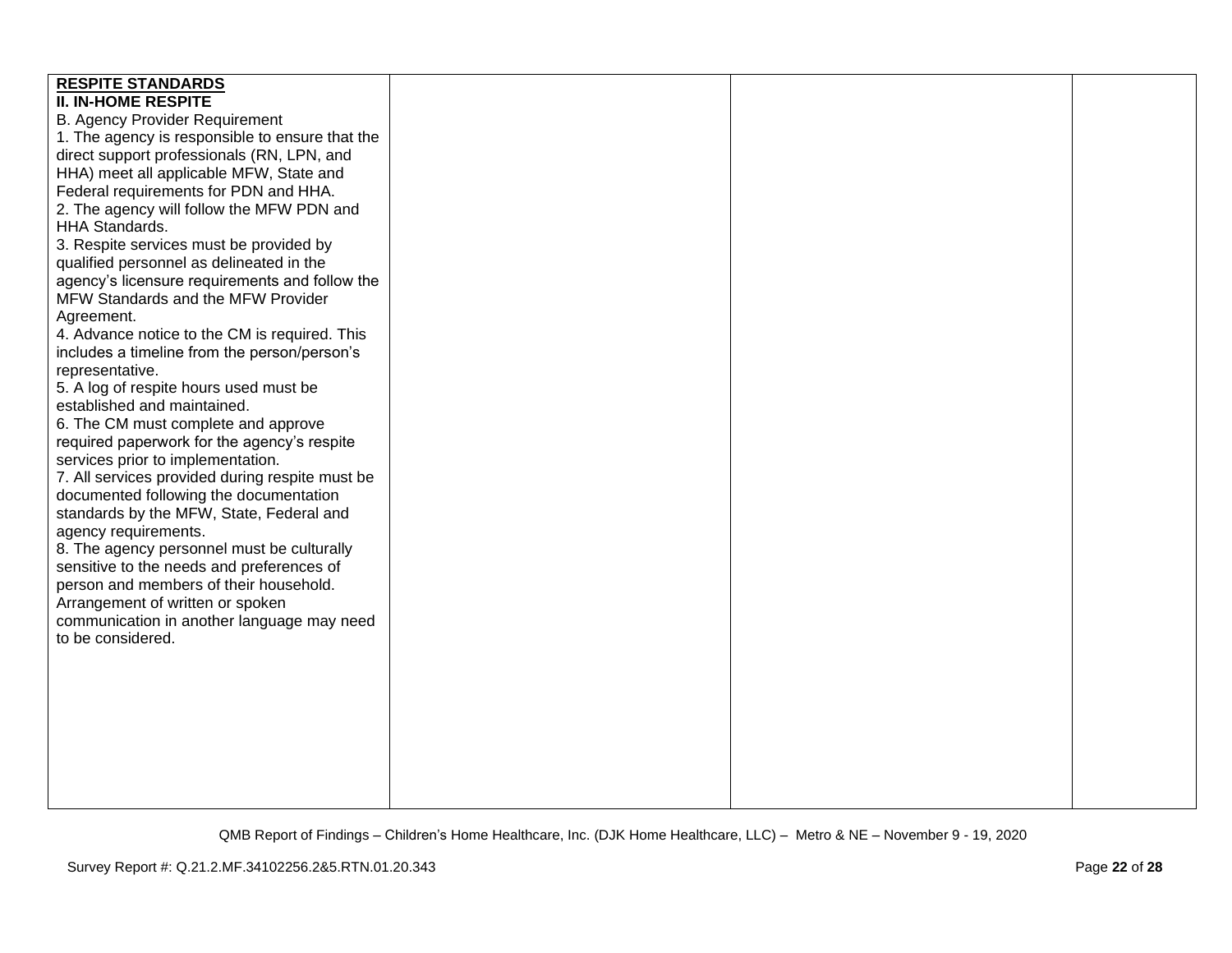| TAG # MF23 Private Duty Nursing -<br><b>Agency/Individual Requirements</b>                                                                                                                                                                                                                                                                                                                                                                                                                                                                                                                                                                                                                                                                                                                                                                                                                                                                                                                                                                                                                                                                                                                                                                                                                                                                                                            |                                                                                                                                                                                                                                |                                                                                                                                                                                                                                                                                                                                                                                                  |  |
|---------------------------------------------------------------------------------------------------------------------------------------------------------------------------------------------------------------------------------------------------------------------------------------------------------------------------------------------------------------------------------------------------------------------------------------------------------------------------------------------------------------------------------------------------------------------------------------------------------------------------------------------------------------------------------------------------------------------------------------------------------------------------------------------------------------------------------------------------------------------------------------------------------------------------------------------------------------------------------------------------------------------------------------------------------------------------------------------------------------------------------------------------------------------------------------------------------------------------------------------------------------------------------------------------------------------------------------------------------------------------------------|--------------------------------------------------------------------------------------------------------------------------------------------------------------------------------------------------------------------------------|--------------------------------------------------------------------------------------------------------------------------------------------------------------------------------------------------------------------------------------------------------------------------------------------------------------------------------------------------------------------------------------------------|--|
| <b>New Mexico Department of Health</b><br><b>Developmental Disabilities Supports</b><br><b>Division Medically Fragile Wavier (MFW)</b><br>Effective July 1, 2019                                                                                                                                                                                                                                                                                                                                                                                                                                                                                                                                                                                                                                                                                                                                                                                                                                                                                                                                                                                                                                                                                                                                                                                                                      | Based on record review the Agency did not<br>ensure documented monthly contact that<br>reflects the discussion and review of services<br>and ongoing coordination of care for 1 of 3                                           | Provider:<br><b>State your Plan of Correction for the</b><br>deficiencies cited in this tag here (How is the<br>deficiency going to be corrected? This can be<br>specific to each deficiency cited or if possible an                                                                                                                                                                             |  |
| PRIVATE DUTY NURSING<br><b>II. AGENCY/INDIVIDUAL PROVIDER</b><br><b>REQUIREMENTS</b><br>E. Requirements for the HH Agency Serving<br>the Medically Fragile Waiver Population:<br>1. A RN or LPN in the state of New Mexico<br>must maintain current licensure as required by<br>the state of New Mexico Board of Nursing. The<br>HH Agency will maintain verification of current<br>licensure. Nursing experience in the area of<br>developmental disabilities and/or medically<br>fragile conditions is preferred.<br>2. When the HH Agency deems the nursing<br>applicant's experience does not meet MFW<br>Standards, then the applicant can be<br>considered for employment by the agency if<br>he/she completes an approved internship or<br>similar program. The program must be<br>approved by the MFW Manager and Human<br>Services Department (HSD) representative.<br>3. The supervision of all HH Agency personnel<br>is the responsibility of the HH Agency<br>Administrator or Director.<br>4. The HH Agency Nursing Supervisors(s)<br>should have at least one year of supervisory<br>experience. The RN supervisor will supervise<br>the RN, LPN, and Home Health Aide (HHA).<br>5. The HH Agency staff will be culturally<br>sensitive to the needs and preferences of<br>participant, participant representative and<br>households. Arrangement of written or spoken | Individuals reviewed.<br>Review of Agency case files revealed no<br>evidence of monthly contact between the<br>case manager and direct service provider<br>for the following:<br>• Individual $#3$ – None found for $6/2020$ . | overall correction?): $\rightarrow$<br><b>Provider:</b><br><b>Enter your ongoing Quality</b><br><b>Assurance/Quality Improvement</b><br>processes as it related to this tag number<br>here (What is going to be done? How many<br>individuals is this going to affect? How often will<br>this be completed? Who is responsible? What<br>steps will be taken if issues are found?): $\rightarrow$ |  |
| communication in another language must be<br>considered.                                                                                                                                                                                                                                                                                                                                                                                                                                                                                                                                                                                                                                                                                                                                                                                                                                                                                                                                                                                                                                                                                                                                                                                                                                                                                                                              |                                                                                                                                                                                                                                |                                                                                                                                                                                                                                                                                                                                                                                                  |  |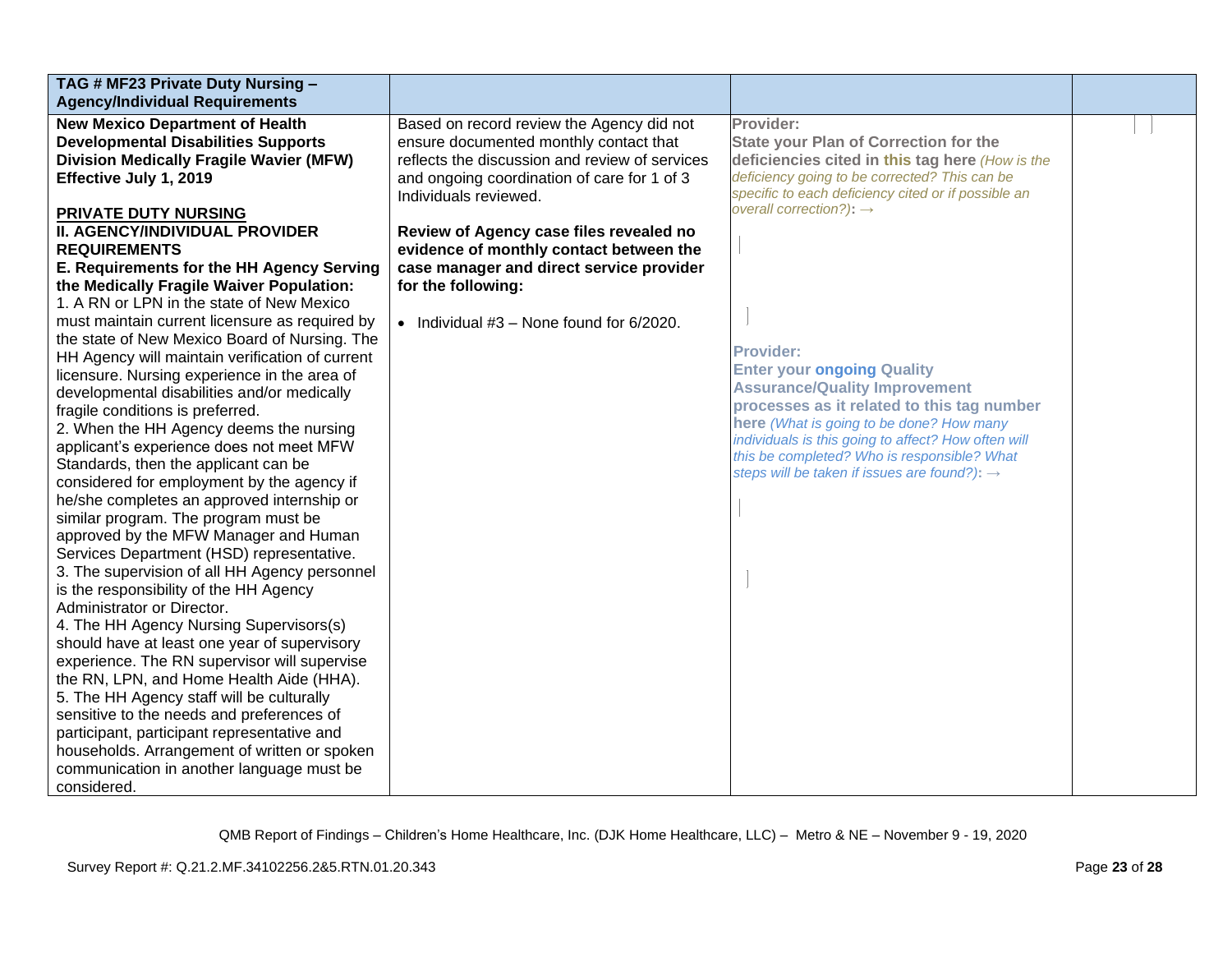| 6. The HH Agency will document and report<br>any noncompliance with the ISP to the CM.<br>7. All Physician/Healthcare Practitioner orders<br>that change the person's LOC will be             |  |  |
|-----------------------------------------------------------------------------------------------------------------------------------------------------------------------------------------------|--|--|
| conveyed to the CM for coordination with<br>service providers and modification to the<br>ISP/budget if necessary.<br>8. The HH Agency must document in the                                    |  |  |
| participant's clinical file RN supervision to<br>occur at least every sixty (60) days.<br>Supervisory forms must be developed and                                                             |  |  |
| implemented specifically for this task.<br>9. The HH Agency and CM must have<br>documented monthly contact that reflects the<br>discussion and review of services and ongoing                 |  |  |
| coordination of care.<br>10. The HH Agency supervising RN, direct<br>care RN, and LPN trains the participant, family,<br>direct support professional (DSP) and all                            |  |  |
| relevant individuals in all relevant settings as<br>needed for successful implementation of<br>therapeutic activities, strategies, treatments,<br>use of equipment and technologies, or other |  |  |
| areas of concern.<br>11. It is expected that the HH Agency will<br>consult with the participant, IDT members,<br>guardians, family, and DSP as needed.                                        |  |  |
|                                                                                                                                                                                               |  |  |
|                                                                                                                                                                                               |  |  |
|                                                                                                                                                                                               |  |  |
|                                                                                                                                                                                               |  |  |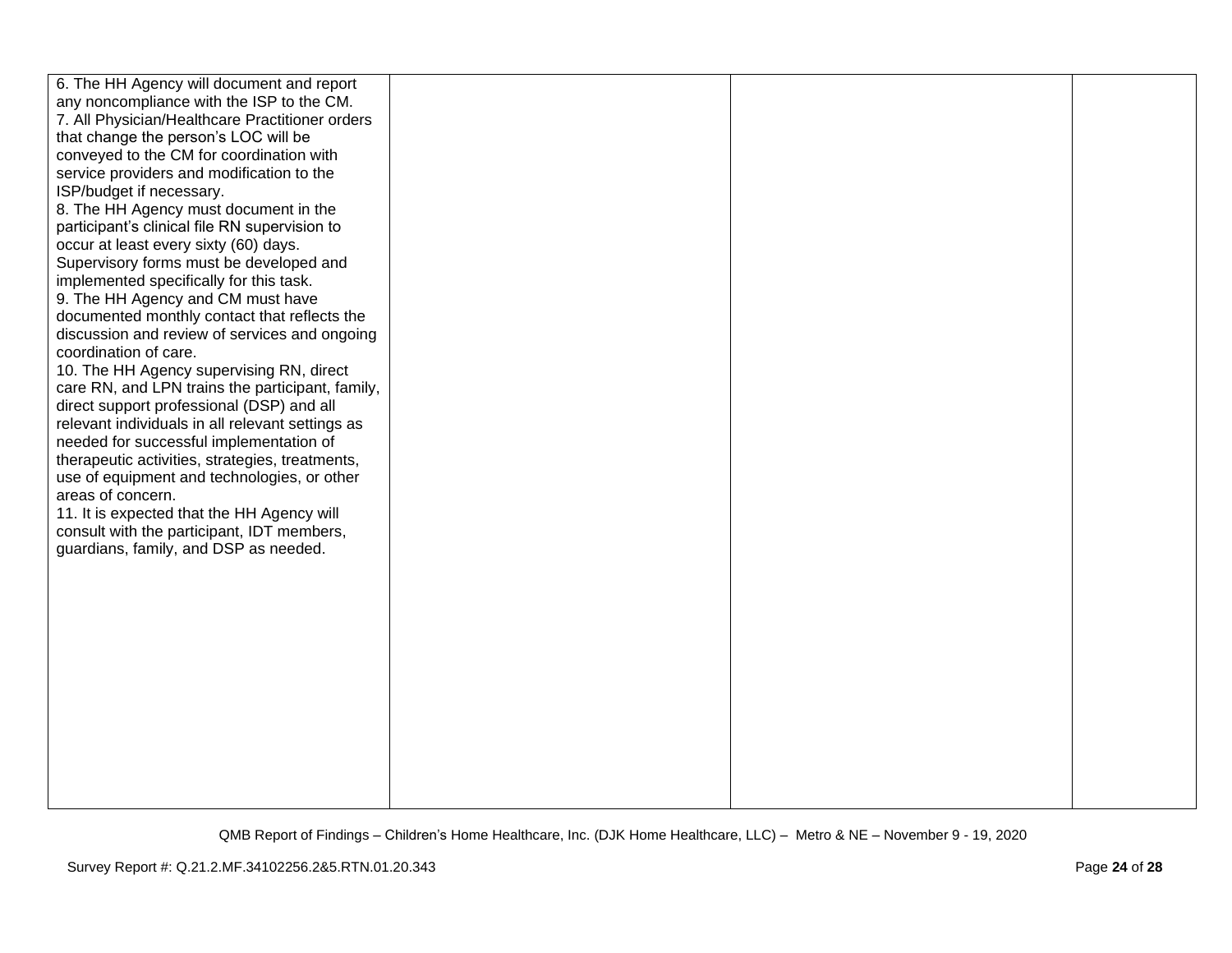| <b>Standard of Care</b>                                                                                                                                                                                                                                                                                                                                                                                                                                                                                                                                                                                                                                                                                                                                                                                                                                                                                                                                                                                                                                                                                                                                                                                                          | <b>Deficiencies</b>                                                                                                                                                                                                                                                                                                                                                                                               | Agency Plan of Correction, On-going QA/QI<br>and Responsible Party | <b>Completion</b><br><b>Date</b> |
|----------------------------------------------------------------------------------------------------------------------------------------------------------------------------------------------------------------------------------------------------------------------------------------------------------------------------------------------------------------------------------------------------------------------------------------------------------------------------------------------------------------------------------------------------------------------------------------------------------------------------------------------------------------------------------------------------------------------------------------------------------------------------------------------------------------------------------------------------------------------------------------------------------------------------------------------------------------------------------------------------------------------------------------------------------------------------------------------------------------------------------------------------------------------------------------------------------------------------------|-------------------------------------------------------------------------------------------------------------------------------------------------------------------------------------------------------------------------------------------------------------------------------------------------------------------------------------------------------------------------------------------------------------------|--------------------------------------------------------------------|----------------------------------|
| <b>Medicaid Billing/Reimbursement:</b>                                                                                                                                                                                                                                                                                                                                                                                                                                                                                                                                                                                                                                                                                                                                                                                                                                                                                                                                                                                                                                                                                                                                                                                           |                                                                                                                                                                                                                                                                                                                                                                                                                   |                                                                    |                                  |
| TAG #MF 1A12 All Services Reimbursement (No Deficiencies)                                                                                                                                                                                                                                                                                                                                                                                                                                                                                                                                                                                                                                                                                                                                                                                                                                                                                                                                                                                                                                                                                                                                                                        |                                                                                                                                                                                                                                                                                                                                                                                                                   |                                                                    |                                  |
| <b>New Mexico Department of Health</b><br><b>Developmental Disabilities Supports</b><br><b>Division Medically Fragile Wavier (MFW)</b><br>Effective July 1, 2019<br><b>GENERAL PROVIDER REQUIREMENTS</b><br><b>VI. DOCUMENTATION</b><br>A. Provider agencies must maintain all records<br>necessary to fully disclose the service, quality,<br>quantity, and clinical necessity furnished to<br>individuals who are currently receiving<br>services. The provider agency records must be<br>sufficiently detailed to substantiate the date,<br>time, individual name, servicing provider<br>agency, level of services, and length of service<br>billed.<br>B. The documentation of the billable time spent<br>with an individual are kept in the written or<br>electronic record that is prepared prior to a<br>request for reimbursement from the HSD. The<br>record must contain at least the following<br>information: a. date and start and end time of<br>each service encounter or other billable<br>service interval;<br>b. description of what occurred during the<br>encounter or service interval; and<br>c. signature and title of staff providing the<br>service verifying that the service and time are<br>correct. | Based on record review, the Agency<br>maintained all the records necessary to fully<br>disclose the nature, quality, amount and<br>medical necessity of services furnished to an<br>eligible recipient who is currently receiving<br>Respite Private Duty Nursing, for 3 of 3<br>Individuals served.<br>Progress notes and billing records supported<br>billing activities for the month of September of<br>2020. |                                                                    |                                  |
| <b>RESPITE STANDARDS</b><br><b>III. REIMBURSEMENT</b><br>Each provider agency of a service is<br>responsible for developing clinical<br>documentation that identifies the direct support                                                                                                                                                                                                                                                                                                                                                                                                                                                                                                                                                                                                                                                                                                                                                                                                                                                                                                                                                                                                                                         |                                                                                                                                                                                                                                                                                                                                                                                                                   |                                                                    |                                  |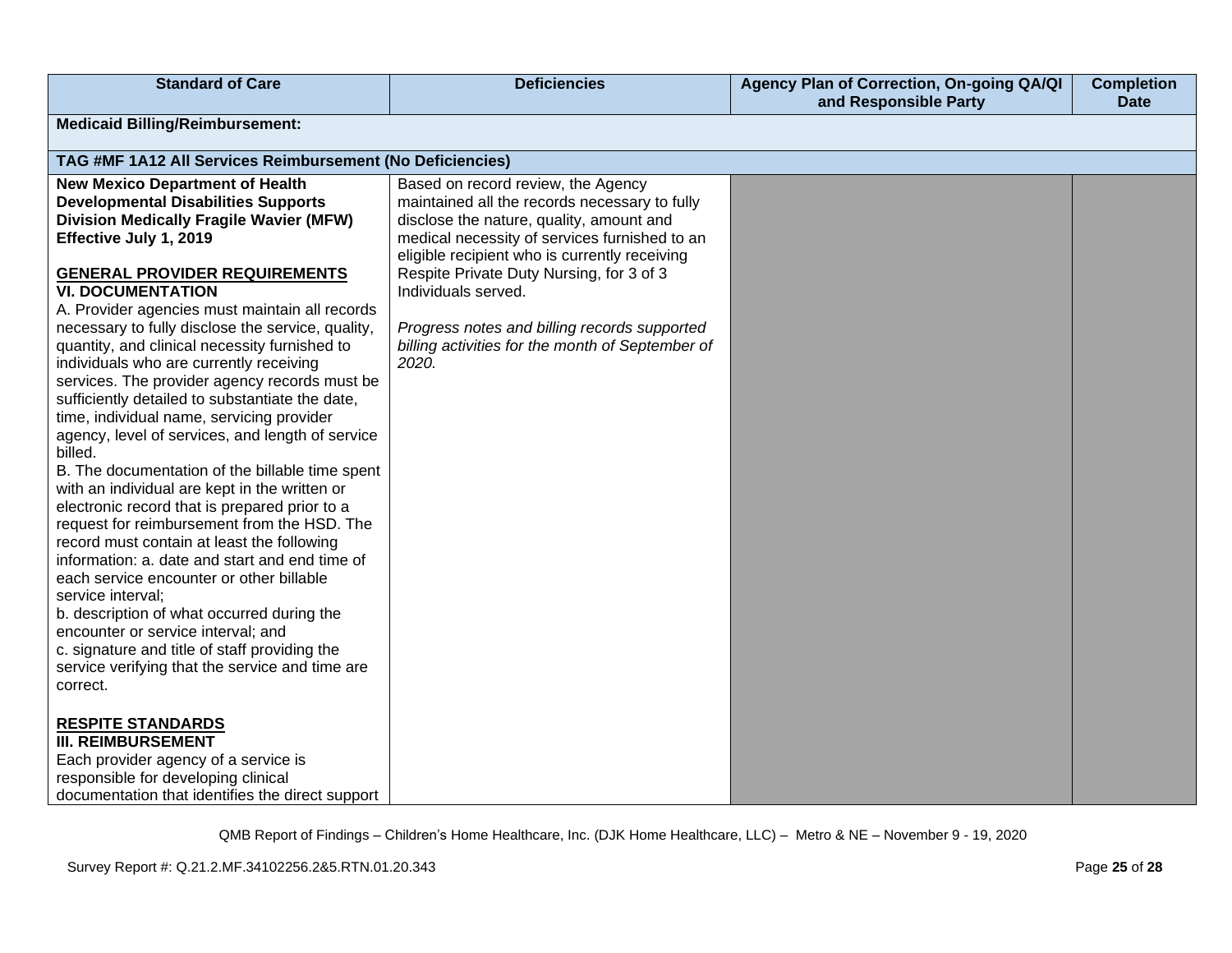| professionals' role in all components of the      |  |  |
|---------------------------------------------------|--|--|
| provision of home care, including assessment      |  |  |
| information, care                                 |  |  |
| planning, intervention, communications, and       |  |  |
| care coordination and evaluation. There must      |  |  |
| be justification in each person's clinical record |  |  |
| supporting medical necessity for the care and     |  |  |
| for the approved Level of Care, that will also    |  |  |
| include frequency and duration of the care. All   |  |  |
| services must be reflected in the ISP that is     |  |  |
| coordinated with the participant/participant's    |  |  |
| representative, other caregivers as applicable.   |  |  |
| All services provided, claimed, and billed must   |  |  |
| have documented justification supporting          |  |  |
| medical necessity and be covered by the MFW       |  |  |
| and authorized by the approved budget.            |  |  |
| A. Payment for respite services through the       |  |  |
| MFW is considered payment in full.                |  |  |
| B. The respite services must abide by all         |  |  |
| Federal, State and Human Services                 |  |  |
| Department (HSD) and DOH policies and             |  |  |
| procedures regarding billable and non-billable    |  |  |
| items.                                            |  |  |
| C. All billed services must not exceed the        |  |  |
| capped dollar amount for respite services.        |  |  |
| D. Reimbursement for respite services will be     |  |  |
| based on the current rate allowed for the         |  |  |
| services.                                         |  |  |
| E. The agency must follow all current billing     |  |  |
| requirements by the HSD and DOH for respite       |  |  |
| services.                                         |  |  |
| F. Claims for services must be received within    |  |  |
| 90 calendar days of the date of service in        |  |  |
| accordance with 8.302.2.11 NMAC.                  |  |  |
| G. Service providers have the responsibility to   |  |  |
| review and assure that the information on the     |  |  |
| MAD 046 form is current. If the provider          |  |  |
| identifies an error, he/she will contact the CM   |  |  |
| or a supervisor at the case management            |  |  |
| agency immediately to have the error              |  |  |
| corrected.                                        |  |  |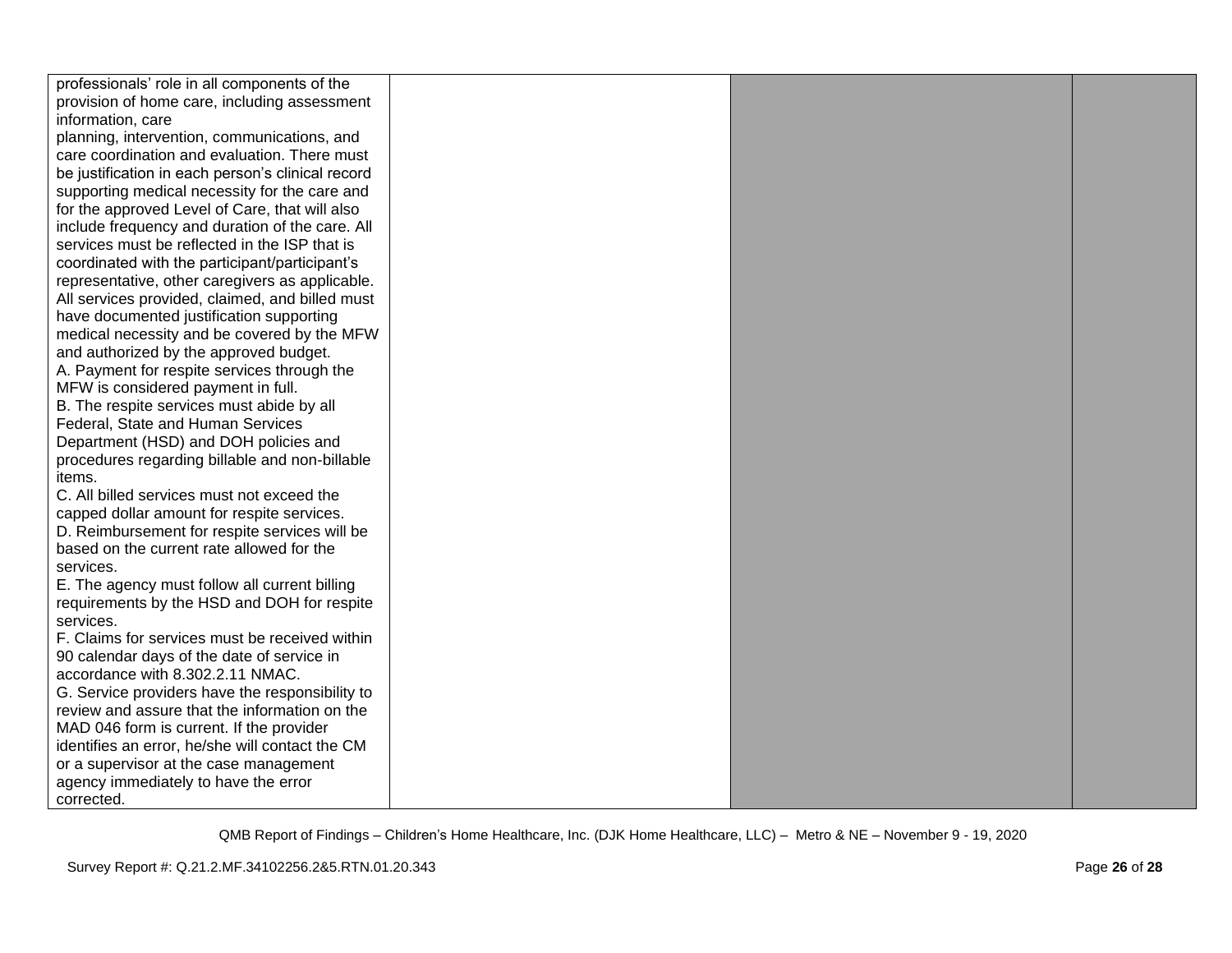| H. The MFW Program does not consider the<br>following to be respite service duties and will<br>not authorize payment for:                                                                                                                                                                                                                                                                                                                                                                                                                          |  |  |
|----------------------------------------------------------------------------------------------------------------------------------------------------------------------------------------------------------------------------------------------------------------------------------------------------------------------------------------------------------------------------------------------------------------------------------------------------------------------------------------------------------------------------------------------------|--|--|
| 1. Performing errands for the<br>participant/participant's representative or<br>family that is not program specific;<br>2. "Friendly visiting," meaning visiting with the<br>person outside of respite work scheduled;<br>3. Financial brokerage services, handling of<br>participant finances or preparation of legal<br>documents:                                                                                                                                                                                                               |  |  |
| 4. Time spent on paperwork or travel that is<br>administrative for the provider;<br>5. Transportation of the medically fragile<br>participant;<br>6. Pick up and/or delivery of commodities; and<br>7. Other non-Medicaid reimbursable activities.                                                                                                                                                                                                                                                                                                 |  |  |
| NMAC 8.314.3.17 Reimbursement: Waiver<br>service providers must submit claims for<br>reimbursement to MAD's fiscal contractor for<br>processing. Claims must be filed per the billing<br>instructions in the medicaid policy manual.<br>Providers must follow all medicaid billing<br>instructions. See Section 8.302.2 NMAC.<br>Once enrolled, providers receive instructions<br>on documentation, billing, and claims<br>processing. Reimbursement to providers of<br>medicaid waiver services is made at a<br>predetermined reimbursement rate. |  |  |
| [8.314.3.17 NMAC - Rp, 8.314.3.17 NMAC,<br>3/1/2018                                                                                                                                                                                                                                                                                                                                                                                                                                                                                                |  |  |